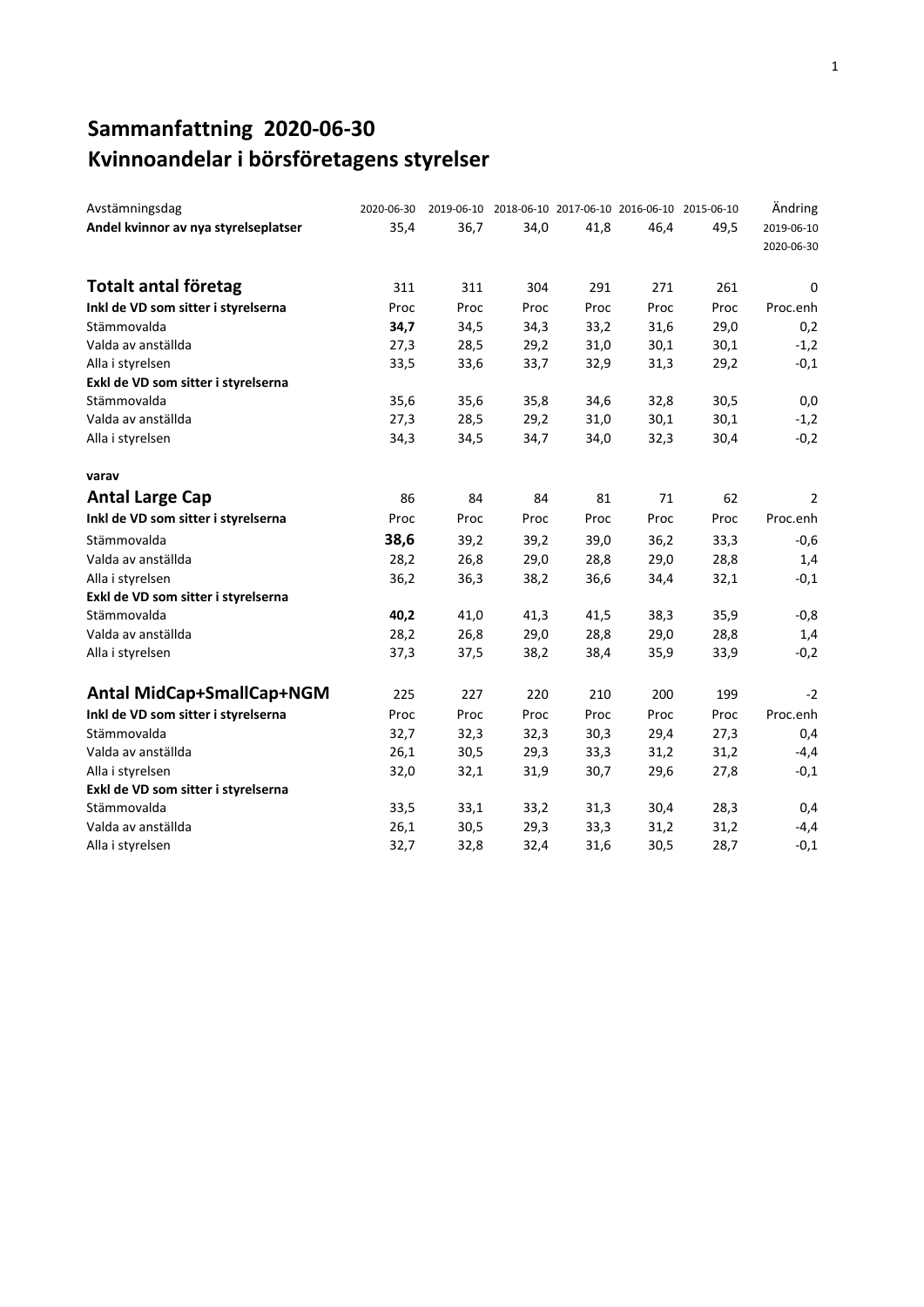### **Diagram, stämmovalda resp anställda 2015-2020**

Inkl VD i styrelsen



|              |      |      |      | 2015-01-02 2015-06-12 2016-06-10 2017-06-10 2018-06-10 |      | <b>2019-06-10</b> | 2020-06-30 |
|--------------|------|------|------|--------------------------------------------------------|------|-------------------|------------|
| Alla företag | 27.9 | 29.0 | 31.6 | 33.2                                                   | 34.6 | 34.3              | 34,7       |
| Large Cap    | 29.5 | 33.3 | 36.2 | 39.0                                                   | 39.2 | 39.2              | 38,6       |
| Anställda    | 29.6 | 30.1 | 30.1 | 31.0                                                   | 29.2 | 28.0              | 27,3       |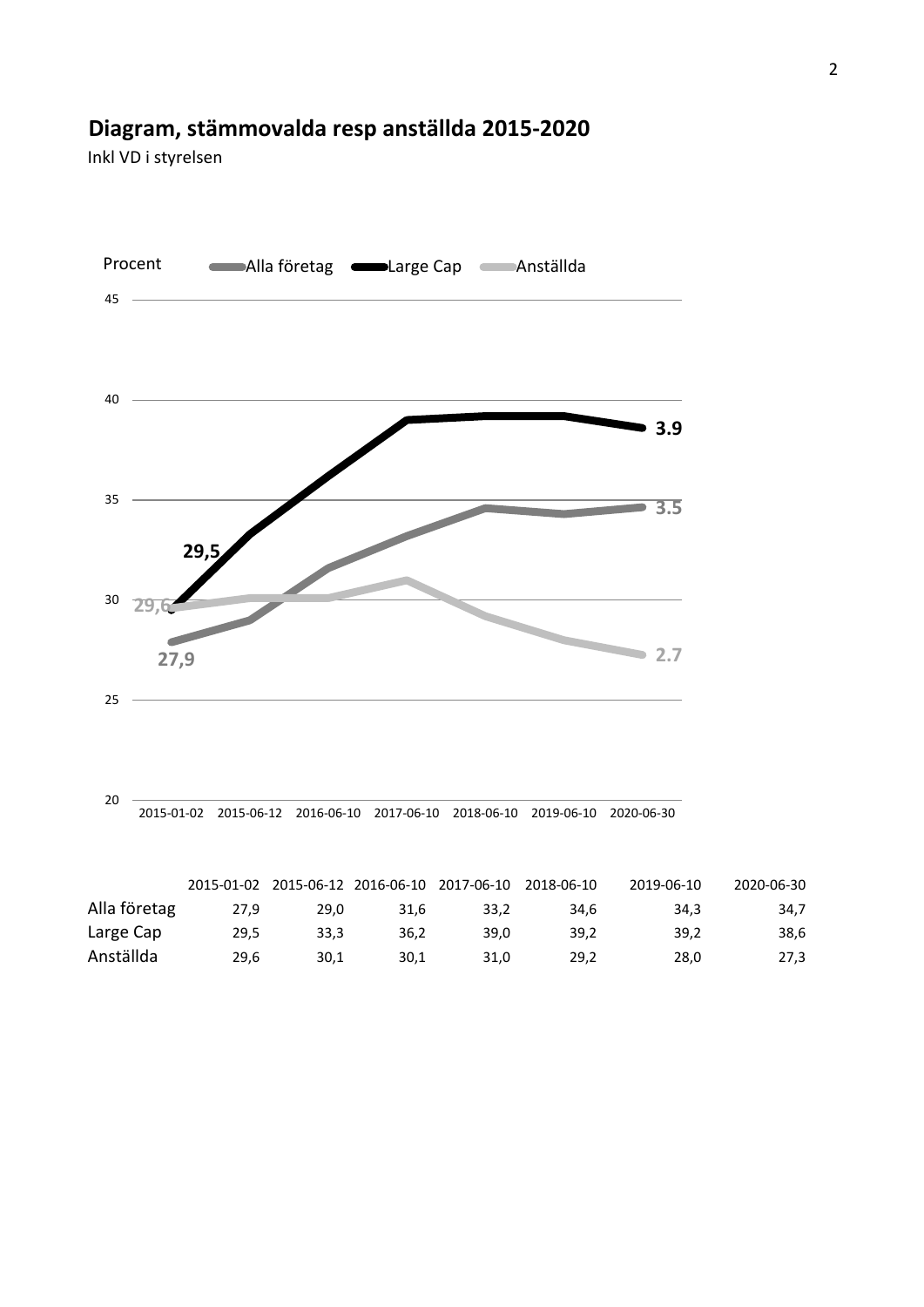## **Grunddata samtliga företag 2020-06-30**

**M=Man, K=Kvinna**

| Fetstil=                        | VD i | <b>Segment</b>   | Stämmovalda |   |                | <b>Proc</b> |             | Anställda   |                |
|---------------------------------|------|------------------|-------------|---|----------------|-------------|-------------|-------------|----------------|
| nya ftg efter 2019-06-10        |      | styrelsen        | Tot         | M | К              |             | <b>Tot</b>  | M           | К              |
| A3 Allmänna                     | 1 M  | <b>Small Cap</b> | 7           | 6 | 1              | 14,3        | 0           | 0           | 0              |
| AAK                             | 2    | Large Cap        | 6           | 3 | $\mathbf{3}$   | 50,0        | 4           | 2           | $\overline{2}$ |
| AcadeMedia                      | 3    | Mid Cap          | 6           | 3 | 3              | 50,0        | 4           | 2           | $\overline{2}$ |
| <b>Actic Group</b>              | 4    | Small Cap        | 6           | 4 | $\overline{2}$ | 33,3        | 0           | $\mathbf 0$ | $\pmb{0}$      |
| <b>Active Biotech</b>           | 5    | Small Cap        | 6           | 5 | 1              | 16,7        | 0           | $\mathbf 0$ | 0              |
| AddLife                         | 6    | Mid Cap          | 6           | 4 | 2              | 33,3        | 0           | $\mathbf 0$ | 0              |
| Addnode Group                   | 7    | Mid Cap          | 7           | 4 | $\mathbf{3}$   | 42,9        | 0           | $\mathbf 0$ | 0              |
| Addtech                         | 8    | Large Cap        | 7           | 5 | $\overline{2}$ | 28,6        | 0           | $\mathbf 0$ | 0              |
| <b>AIK Fotboll</b>              | 9    | <b>NGM Equit</b> | 10          | 8 | $\overline{2}$ | 20,0        | 0           | $\pmb{0}$   | 0              |
| Alfa Laval                      | 10   | Large Cap        | 8           | 6 | $\overline{2}$ | 25,0        | 6           | 5           | 1              |
| <b>Alimak Group</b>             | 11 M | Mid Cap          | 7           | 4 | 3              | 42,9        | 2           | 2           | 0              |
| <b>Alligator Bioscience</b>     | 12   | Mid Cap          | 8           | 6 | $\overline{2}$ | 25,0        | 1           | $\mathbf 0$ | 1              |
| Ambea                           | 13   | Mid Cap          | 7           | 4 | 3              | 42,9        | 5           | 3           | $\overline{2}$ |
| Anoto Group                     | 14   | Small Cap        | 4           | 4 | 0              | 0,0         | 0           | 0           | $\pmb{0}$      |
| AQ Group                        | 15   | Mid Cap          | 7           | 5 | $\overline{2}$ | 28,6        | 0           | $\mathbf 0$ | 0              |
| Arise                           | 16   | Small Cap        | 4           | 3 | 1              | 25,0        | 0           | $\mathbf 0$ | $\pmb{0}$      |
| Arjo                            | 17 M | Large Cap        | 7           | 5 | $\overline{2}$ | 28,6        | 4           | 1           | 3              |
| Ascelia Pharma                  | 18   | Small Cap        | 6           | 5 | 1              | 16,7        | 0           | 0           | 0              |
| Assa Abloy                      | 19   | Large Cap        | 8           | 4 | 4              | 50,0        | 4           | 3           | 1              |
| Atlas Copco                     | 20 M | Large Cap        | 9           | 6 | 3              | 33,3        | 3           | 3           | 0              |
| Atrium Ljungberg                | 21   | Large Cap        | 6           | 4 | $\overline{2}$ | 33,3        | 0           | $\mathbf 0$ | 0              |
| Attendo                         | 22   | Large Cap        | 6           | 4 | $\overline{2}$ | 33,3        | 0           | 0           | 0              |
| Avanza Bank                     | 23   | Large Cap        | 9           | 7 | $\overline{2}$ | 22,2        | 0           | $\mathbf 0$ | 0              |
| Axfood                          | 24   | Large Cap        | 8           | 5 | $\mathbf{3}$   | 37,5        | 6           | 4           | $\overline{2}$ |
| <b>B3 Consulting Group</b>      | 25 M | Small Cap        | 7           | 3 | 4              | 57,1        | 0           | $\mathbf 0$ | $\pmb{0}$      |
| <b>Bactiguard Holding</b>       | 26 K | <b>Small Cap</b> | 5           | 3 | $\overline{2}$ | 40,0        | $\mathbf 0$ | $\mathbf 0$ | 0              |
| <b>Balco Group</b>              | 27   | Small Cap        | 6           | 4 | $\overline{2}$ | 33,3        | 0           | 0           | 0              |
| <b>Balder</b>                   | 28 M | Large Cap        | 5           | 4 | $\mathbf{1}$   | 20,0        | 0           | 0           | 0              |
| <b>BE Group</b>                 | 29   | Small Cap        | 5           | 4 | 1              | 20,0        | 0           | $\mathbf 0$ | 0              |
| Beijer Alma                     | 30   | Mid Cap          | 8           | 5 | 3              | 37,5        | 0           | 0           | 0              |
| <b>Beijer Electronics Group</b> | 31   | Small Cap        | 5           | 3 | $\overline{2}$ | 40,0        | 0           | $\pmb{0}$   | 0              |
| Beijer Ref                      | 32   | Large Cap        | 7           | 5 | $\overline{2}$ | 28,6        | 0           | 0           | 0              |
| Bergman & Beving                | 33   | Mid Cap          | 6           | 4 | $\overline{2}$ | 33,3        | 4           | 2           | $\overline{2}$ |
| <b>Bergs Timber</b>             | 34   | Small Cap        | 6           | 5 | $\mathbf{1}$   | 16,7        | 3           | 3           | 0              |
| Besqab                          | 35 K | Mid Cap          | 5           | 3 | $\overline{2}$ | 40,0        | 0           | 0           | 0              |
| Betsson                         | 36   | Large Cap        | 6           | 5 | $\mathbf{1}$   | 16,7        | 0           | $\mathbf 0$ | 0              |
| <b>BHG Group</b>                | 37   | Mid Cap          | 7           | 6 | 1              | 14,3        | 0           | 0           | 0              |
| <b>Bilia</b>                    | 38   | Mid Cap          | 9           | 6 | $\mathbf{3}$   | 33,3        | 4           | 4           | 0              |
| BillerudKorsnäs                 | 39   | Large Cap        | 8           | 5 | 3              | 37,5        | 4           | 2           | $\overline{2}$ |
| <b>BioArctic</b>                | 40   | Mid Cap          | 8           | 7 | $\mathbf{1}$   | 12,5        | 0           | $\mathbf 0$ | 0              |
| <b>BioGaia</b>                  | 41   | Mid Cap          | 7           | 4 | $\mathbf{3}$   | 42,9        | 0           | $\mathbf 0$ | 0              |
| <b>BioInvent International</b>  | 42   | Small Cap        | 5           | 4 | 1              | 20,0        | 3           | $\pmb{0}$   | 3              |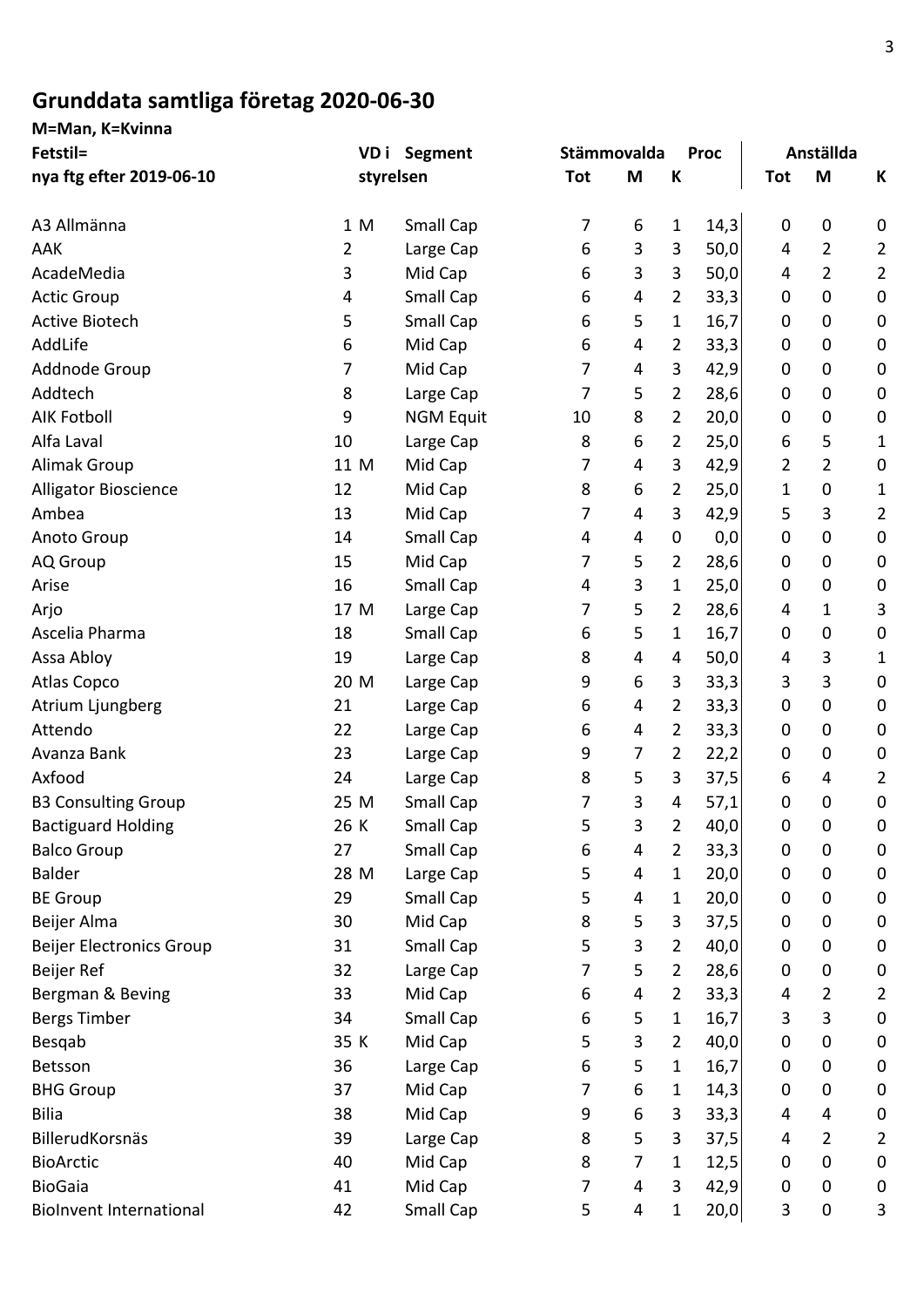| Biotage                                | 43   | Mid Cap          | 6  | 4              | 2              | 33,3 | 4              | 3              | 1                |
|----------------------------------------|------|------------------|----|----------------|----------------|------|----------------|----------------|------------------|
| Björn Borg                             | 44   | Small Cap        | 5  | 3              | 2              | 40,0 | 0              | 0              | $\boldsymbol{0}$ |
| Boliden                                | 45   | Large Cap        | 7  | 4              | 3              | 42,9 | 6              | 4              | $\overline{2}$   |
| <b>Bonava</b>                          | 46   | Large Cap        | 7  | 4              | 3              | 42,9 | 0              | 0              | $\mathbf 0$      |
| Bonesupport                            | 47   | Small Cap        | 6  | 5              | 1              | 16,7 | 0              | 0              | $\boldsymbol{0}$ |
| <b>Bong</b>                            | 48   | Small Cap        | 7  | 6              | 1              | 14,3 | 1              | 1              | $\boldsymbol{0}$ |
| <b>Boozt Fashion</b>                   | 49   | Mid Cap          | 6  | 5              | 1              | 16,7 | 0              | 0              | $\pmb{0}$        |
| <b>Boule Diagnostics</b>               | 50   | Small Cap        | 5  | 3              | 2              | 40,0 | 0              | 0              | $\boldsymbol{0}$ |
| <b>Bravida Holding</b>                 | 51   | Large Cap        | 6  | 4              | 2              | 33,3 | 5              | 5              | $\mathbf 0$      |
| <b>Brinova Fastigheter</b>             | 52   | Small Cap        | 6  | 5              | 1              | 16,7 | 0              | 0              | $\mathbf 0$      |
| <b>BTS Group</b>                       | 53 M | Mid Cap          | 6  | 4              | 2              | 33,3 | 0              | 0              | $\boldsymbol{0}$ |
| <b>Bufab</b>                           | 54   | Mid Cap          | 7  | 4              | 3              | 42,9 | 0              | 0              | $\boldsymbol{0}$ |
| <b>Bulten</b>                          | 55   | Mid Cap          | 6  | 4              | 2              | 33,3 | 0              | $\mathbf 0$    | $\mathbf 0$      |
| <b>Bure Equity</b>                     | 56   | Mid Cap          | 6  | 4              | 2              | 33,3 | 0              | 0              | $\boldsymbol{0}$ |
| <b>Byggmax Group</b>                   | 57   | Mid Cap          | 7  | 4              | 3              | 42,9 | 0              | 0              | $\boldsymbol{0}$ |
| C-Rad                                  | 58   | Small Cap        | 6  | 4              | 2              | 33,3 | 0              | 0              | $\mathbf 0$      |
| <b>Calliditas Therapeutics</b>         | 59   | Mid Cap          | 5  | 2              | 3              | 60,0 | 0              | 0              | $\boldsymbol{0}$ |
| Camurus                                | 60 M | Mid Cap          | 8  | 6              | 2              | 25,0 | 0              | 0              | $\boldsymbol{0}$ |
| Cantargia                              | 61   | Small Cap        | 6  | 4              | 2              | 33,3 | 0              | 0              | $\mathbf 0$      |
| Castellum                              | 62   | Large Cap        | 8  | 4              | 4              | 50,0 | 0              | $\mathbf 0$    | $\boldsymbol{0}$ |
| Catella                                | 63 M | Mid Cap          | 6  | 5              | 1              | 16,7 | 0              | 0              | $\boldsymbol{0}$ |
| Catena                                 | 64   | Mid Cap          | 7  | 4              | 3              | 42,9 | 0              | 0              | $\boldsymbol{0}$ |
| CellaVision                            | 65   | Mid Cap          | 8  | 6              | 2              | 25,0 | 0              | 0              | $\mathbf 0$      |
| <b>CELLINK</b>                         | 66 M | Mid Cap          | 6  | 4              | 2              | 33,3 | 0              | 0              | $\boldsymbol{0}$ |
| Christian Berner Tech Trade            | 67   | Small Cap        | 6  | 3              | 3              | 50,0 | 4              | 3              | 1                |
| Clas Ohlson                            | 68   | Mid Cap          | 8  | 5              | 3              | 37,5 | 4              | 1              | 3                |
| Cloetta                                | 69   | Mid Cap          | 7  | 5              | 2              | 28,6 | 4              | 2              | 2                |
| Collector                              | 70   | Mid Cap          | 8  | 5              | 3              | 37,5 | 0              | 0              | $\boldsymbol{0}$ |
| Concentric                             | 71   | Mid Cap          | 8  | 5              | 3              | 37,5 | 0              | 0              | 0                |
| Concordia                              | 72   | Small Cap        | 6  | 5              | 1              | 16,7 | $\overline{2}$ | 2              | $\mathbf 0$      |
| Consilium                              | 73 M | Small Cap        | 5  | 4              | 1              | 20,0 | 0              | $\mathbf 0$    | $\mathbf 0$      |
| <b>Coor Service Management Holding</b> | 74 M | Mid Cap          | 7  | 4              | 3              | 42,9 | 3              | 3              | $\boldsymbol{0}$ |
| <b>Corem Property Group</b>            | 75   | Mid Cap          | 6  | 4              | 2              | 33,3 | 0              | 0              | 0                |
| Creades                                | 76   | Mid Cap          | 6  | 3              | 3              | 50,0 | 0              | 0              | $\boldsymbol{0}$ |
| Crown Energy                           | 77   | <b>NGM Equit</b> | 4  | 4              | 0              | 0,0  | 0              | 0              | $\mathbf 0$      |
| <b>CTT Systems</b>                     | 78   | Small Cap        | 6  | 4              | 2              | 33,3 | 0              | 0              | $\boldsymbol{0}$ |
| Dedicare Group                         | 79   | Small Cap        | 5  | $\overline{2}$ | 3              | 60,0 | 0              | 0              | $\boldsymbol{0}$ |
| Diös                                   | 80   | Mid Cap          | 6  | 4              | 2              | 33,3 | 2              | 1              | 1                |
| Dometic Group                          | 81   | Large Cap        | 7  | 5              | $\overline{2}$ | 28,6 | 0              | 0              | 0                |
| Doro                                   | 82   | Small Cap        | 6  | 3              | 3              | 50,0 | 1              | 0              | 1                |
| Duni                                   | 83   | Mid Cap          | 6  | 4              | 2              | 33,3 | 4              | $\overline{4}$ | $\boldsymbol{0}$ |
| Duroc                                  | 84   | Small Cap        | 5  | 4              | 1              | 20,0 | 0              | 0              | $\boldsymbol{0}$ |
| <b>Dustin Group</b>                    | 85   | Mid Cap          | 7  | 4              | 3              | 42,9 | 0              | $\mathbf 0$    | $\boldsymbol{0}$ |
| Eastnine                               | 86   | Mid Cap          | 5  | 3              | $\overline{2}$ | 40,0 | 0              | $\mathbf 0$    | 0                |
| Edgeware                               | 87   | Small Cap        | 6  | 5              | 1              | 16,7 | 0              | 0              | $\boldsymbol{0}$ |
| Elanders                               | 88 M | Mid Cap          | 10 | 6              | 4              | 40,0 | 2              | 2              | $\boldsymbol{0}$ |
| ElectraGruppen                         | 89   | Small Cap        | 5  | 4              | 1              | 20,0 | 0              | 0              | $\pmb{0}$        |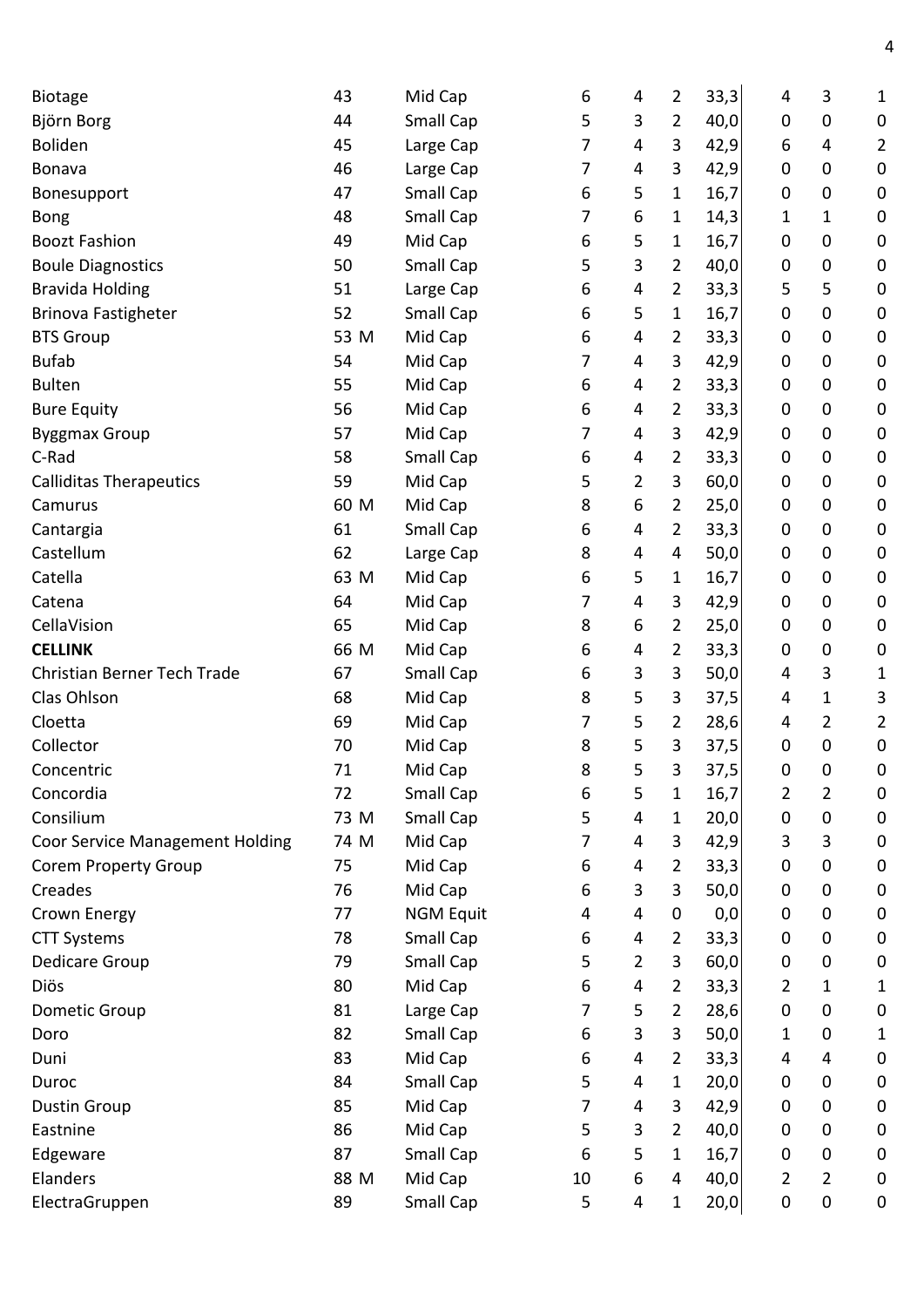| Electrolux                      | 90 M  | Large Cap        | 9                | 6              | 3              | 33,3  | 6         | 4              | $\overline{2}$   |
|---------------------------------|-------|------------------|------------------|----------------|----------------|-------|-----------|----------------|------------------|
| <b>Electrolux Professional</b>  | 91    | Mid Cap          | 7                | 4              | 3              | 42,9  | 3         | 3              | $\pmb{0}$        |
| Elekta                          | 92    | Large Cap        | 9                | 5              | 4              | 44,4  | 0         | 0              | $\mathbf 0$      |
| Elos Medtech                    | 93    | Small Cap        | 6                | 4              | 2              | 33,3  | 0         | 0              | $\boldsymbol{0}$ |
| Eltel                           | 94    | Mid Cap          | 5                | 4              | 1              | 20,0  | 4         | 3              | 1                |
| <b>Empir Group</b>              | 95    | Small Cap        | 5                | 3              | $\overline{2}$ | 40,0  | 0         | $\mathbf 0$    | $\boldsymbol{0}$ |
| Endomines                       | 96    | Small Cap        | 5                | 5              | $\pmb{0}$      | 0,0   | 0         | 0              | $\boldsymbol{0}$ |
| Enea                            | 97    | Mid Cap          | 6                | 4              | 2              | 33,3  | 1         | 0              | 1                |
| Eniro                           | 98 K  | Small Cap        | 5                | 4              | 1              | 20,0  | 2         | 1              | 1                |
| <b>Eolus Vind</b>               | 99    | Mid Cap          | 6                | 4              | 2              | 33,3  | 0         | 0              | $\boldsymbol{0}$ |
| Epiroc                          | 100 K | Large Cap        | 9                | 5              | 4              | 44,4  | 4         | 3              | 1                |
| <b>Episurf Medical</b>          | 101   | Small Cap        | 5                | 4              | 1              | 20,0  | 0         | 0              | $\pmb{0}$        |
| <b>EQT</b>                      | 102   | Large Cap        | 8                | 5              | 3              | 37,5  | 0         | 0              | $\boldsymbol{0}$ |
| Ericsson                        | 103 M | Large Cap        | 10               | 7              | 3              | 30,0  | 6         | 5              | 1                |
| Essity                          | 104 M | Large Cap        | 9                | 4              | 5              | 55,6  | 6         | 5              | 1                |
| <b>Evolution Gaming Group</b>   | 105   | Large Cap        | 6                | 5              | 1              | 16,7  | 0         | 0              | $\boldsymbol{0}$ |
| eWork Group                     | 106   | Small Cap        | 7                | 5              | $\overline{2}$ | 28,6  | 0         | 0              | $\boldsymbol{0}$ |
| Fabege                          | 107   | Large Cap        | 6                | 3              | 3              | 50,0  | 0         | 0              | $\boldsymbol{0}$ |
| Fagerhult                       | 108   | Mid Cap          | 6                | 3              | 3              | 50,0  | 4         | 4              | $\boldsymbol{0}$ |
| FastPartner                     | 109 M | Large Cap        | 5                | $\overline{2}$ | 3              | 60,0  | 0         | 0              | $\boldsymbol{0}$ |
| Feelgood                        | 110   | Small Cap        | 5                | 4              | 1              | 20,0  | 0         | 0              | $\boldsymbol{0}$ |
| Ferronordic                     | 111 M | Mid Cap          | 6                | 5              | 1              | 16,7  | 0         | 0              | $\boldsymbol{0}$ |
| <b>Fingerprint Cards</b>        | 112   | Mid Cap          | 7                | 6              | 1              | 14,3  | 0         | $\mathbf 0$    | $\mathbf 0$      |
| FM Mattsson Mora Group          | 113   | Small Cap        | 5                | 3              | $\overline{2}$ | 40,0  | 2         | 1              | 1                |
| FormPipe Software               | 114   | Small Cap        | 6                | 4              | 2              | 33,3  | 0         | 0              | $\boldsymbol{0}$ |
| G5 Entertainment                | 115 M | Mid Cap          | 6                | 5              | 1              | 16,7! | 0         | $\mathbf 0$    | $\mathbf 0$      |
| Garo                            | 116   | Mid Cap          | 6                | 4              | 2              | 33,3  | 1         | 1              | $\mathbf 0$      |
| Getinge                         | 117 M | Large Cap        | 10               | 6              | 4              | 40,0  | 3         | 3              | $\boldsymbol{0}$ |
| <b>GHP Specialty Care</b>       | 118   | <b>Small Cap</b> | 6                | 5              | $\mathbf{1}$   | 16,7  | 0         | 0              | $\pmb{0}$        |
| <b>Glycorex Transplantation</b> | 119   | <b>NGM Equit</b> | 4                | 3              | 1              | 25,0  | 0         | 0              | 0                |
| <b>Green Landscaping</b>        | 120 M | Small Cap        | $\boldsymbol{6}$ | 4              | 2              | 33,3  | 0         | $\mathbf 0$    | $\mathbf 0$      |
| Gränges                         | 121   | Mid Cap          | 7                | 4              | 3              | 42,9  | 3         | 2              | 1                |
| Guideline Geo                   | 122   | <b>NGM Equit</b> | 5                | $\overline{4}$ | 1              | 20,0  | 2         | $\overline{2}$ | $\pmb{0}$        |
| Gunnebo                         | 123   | Mid Cap          | 6                | 3              | 3              | 50,0  | 2         | $\overline{2}$ | $\mathbf 0$      |
| H&M                             | 124   | Large Cap        | 8                | 4              | 4              | 50,0  | 4         | $\mathbf 0$    | 4                |
| Haldex                          | 125 K | Mid Cap          | 5                | $\overline{2}$ | 3              | 60,0  | 4         | 4              | $\pmb{0}$        |
| Handelsbanken                   | 126 K | Large Cap        | 9                | 5              | 4              | 44,4  | 0         | 0              | $\pmb{0}$        |
| Handicare Group                 | 127 M | Mid Cap          | 7                | 5              | 2              | 28,6  | 0         | $\mathbf 0$    | $\pmb{0}$        |
| Hansa Biopharma                 | 128   | Mid Cap          | 6                | 4              | $\overline{2}$ | 33,3  | 0         | 0              | $\boldsymbol{0}$ |
| Hanza Holding                   | 129   | Small Cap        | 5                | 3              | $\overline{2}$ | 40,0  | 0         | 0              | $\mathbf 0$      |
| Havsfrun Investment             | 130   | Small Cap        | 4                | 3              | $\mathbf 1$    | 25,0  | 0         | 0              | $\boldsymbol{0}$ |
| <b>Heba Fastighets</b>          | 131   | Mid Cap          | 6                | 4              | $\overline{2}$ | 33,3  | 0         | $\mathbf 0$    | $\mathbf 0$      |
| Hexagon                         | 132 M | Large Cap        | 8                | 4              | 4              | 50,0  | 0         | 0              | $\boldsymbol{0}$ |
| <b>Hexatronic Group</b>         | 133   | Mid Cap          | 6                | 3              | 3              | 50,0  | 0         | 0              | $\boldsymbol{0}$ |
| Hexpol                          | 134   | Large Cap        | 7                | 3              | 4              | 57,1  | 0         | 0              | $\mathbf 0$      |
| HiQ International               | 135 M | Mid Cap          | 7                | 4              | 3              | 42,9  | $\pmb{0}$ | 0              | $\boldsymbol{0}$ |
| <b>HMS Networks</b>             | 136   | Mid Cap          | 6                | 4              | $\overline{2}$ | 33,3  | 3         | 3              | $\pmb{0}$        |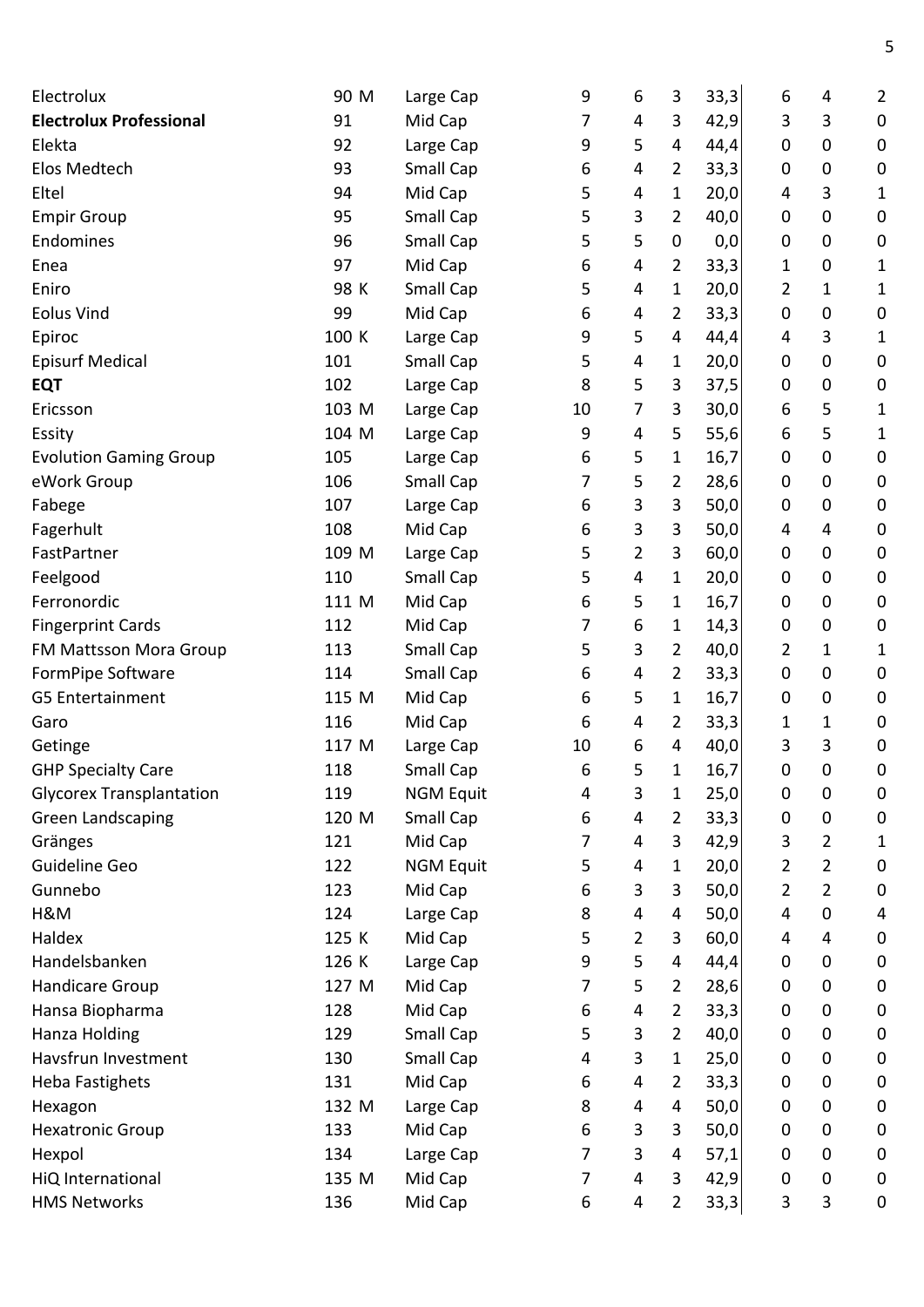| <b>Hoist Finance</b>                 | 137   | Mid Cap          | 7  | 3              | 4              | 57,1 | 0                | 0              | 0         |
|--------------------------------------|-------|------------------|----|----------------|----------------|------|------------------|----------------|-----------|
| Holmen                               | 138 M | Large Cap        | 9  | 6              | 3              | 33,3 | 6                | 6              | 0         |
| Hufvudstaden                         | 139 M | Large Cap        | 9  | 6              | 3              | 33,3 | 0                | 0              | 0         |
| Humana                               | 140   | Mid Cap          | 7  | 4              | 3              | 42,9 | 0                | 0              | 0         |
| Husqvarna                            | 141   | Large Cap        | 8  | 5              | 3              | 37,5 | 4                | 3              | 1         |
| I.A.R. Systems Group                 | 142   | Mid Cap          | 5  | 4              | 1              | 20,0 | 0                | 0              | 0         |
| ICA Gruppen                          | 143   | Large Cap        | 10 | 6              | 4              | 40,0 | 4                | 3              | 1         |
| Image Systems                        | 144   | Small Cap        | 5  | 3              | 2              | 40,0 | 0                | 0              | 0         |
| Immunicum                            | 145   | Small Cap        | 7  | 4              | 3              | 42,9 | 0                | 0              | 0         |
| Immunovia                            | 146   | Mid Cap          | 6  | 4              | 2              | 33,3 | 0                | 0              | 0         |
| Industrivärden                       | 147 K | Large Cap        | 8  | 5              | 3              | 37,5 | 0                | 0              | 0         |
| Indutrade                            | 148 M | Large Cap        | 8  | 6              | 2              | 25,0 | 0                | 0              | 0         |
| <b>Infant Bacterial Therapeutics</b> | 149   | Mid Cap          | 6  | 3              | 3              | 50,0 | 0                | 0              | 0         |
| Instalco Intressenter                | 150   | MidCap           | 6  | 3              | 3              | 50,0 | 0                | 0              | 0         |
| Internationella Engelska Skolan      | 151   | Mid Cap          | 7  | 5              | 2              | 28,6 | 4                | 2              | 2         |
| Intrum                               | 152   | Large Cap        | 9  | 6              | 3              | 33,3 | 0                | 0              | 0         |
| Investor                             | 153 M | Large Cap        | 10 | 6              | 4              | 40,0 | 0                | 0              | $\pmb{0}$ |
| <b>Invisio Communications</b>        | 154   | Mid Cap          | 6  | 2              | 4              | 66,7 | 0                | 0              | 0         |
| Inwido                               | 155   | Mid Cap          | 5  | 3              | 2              | 40,0 | 3                | $\overline{2}$ | 1         |
| <b>ITAB Shop Concept</b>             | 156   | Mid Cap          | 8  | 6              | 2              | 25,0 | 0                | 0              | 0         |
| JM                                   | 157   | Large Cap        | 8  | 4              | 4              | 50,0 | 4                | 4              | 0         |
| John Mattson Fastighets.             | 158   | Mid Cap          | 5  | 3              | 2              | 40,0 | 0                | 0              | 0         |
| <b>K-Fast Holding</b>                | 159 M | Mid Cap          | 6  | 5              | 1              | 16,7 | 0                | 0              | 0         |
| <b>K2A Knaust &amp; Andersson</b>    | 160 M | Mid Cap          | 7  | 6              | 1              | 14,3 | 0                | 0              | 0         |
| Kabe                                 | 161 M | Small Cap        | 8  | 5              | 3              | 37,5 | 3                | 3              | 0         |
| <b>Karnov Group</b>                  | 162   | Mid Cap          | 5  | 3              | 2              | 40,0 | 0                | 0              | 0         |
| Karo Pharma                          | 163   | Mid Cap          | 7  | 4              | 3              | 42,9 | 0                | 0              | 0         |
| Karolinska Development               | 164   | Small Cap        | 5  | 4              | 1              | 20,0 | 0                | 0              | 0         |
| Kinnevik                             | 165   | Large Cap        | 7  | 3              | 4              | 57,1 | 0                | 0              | 0         |
| Klövern                              | 166 M | Large Cap        | 5  | 2              | 3              | 60,0 | $\boldsymbol{0}$ | 0              | 0         |
| Knowit                               | 167   | Mid Cap          | 6  | 3              | 3              | 50,0 | 0                | 0              | 0         |
| Kungsleden                           | 168   | Large Cap        | 6  | 3              | 3              | 50,0 | 0                | 0              | 0         |
| Lagercrantz Group                    | 169 M | Mid Cap          | 7  | 5              | $\overline{2}$ | 28,6 | 0                | 0              | 0         |
| Lammhults Design Group               | 170   | Small Cap        | 6  | 3              | 3              | 50,0 | 0                | 0              | 0         |
| Latour                               | 171 M | Large Cap        | 8  | 6              | 2              | 25,0 | 0                | 0              | 0         |
| LeoVegas                             | 172   | Mid Cap          | 7  | 5              | $\overline{2}$ | 28,6 | 0                | 0              | $\pmb{0}$ |
| Lifco                                | 173 M | Large Cap        | 10 | 7              | 3              | 30,0 | 4                | 4              | 0         |
| LifeAssays                           | 174   | <b>NGM Equit</b> | 3  | 3              | 0              | 0,0  | 0                | 0              | 0         |
| Lime Technologies                    | 175   | Small Cap        | 5  | 3              | $\overline{2}$ | 40,0 | 0                | 0              | 0         |
| Lindab International                 | 176   | Mid Cap          | 7  | $\overline{4}$ | 3              | 42,9 | 4                | 3              |           |
|                                      |       |                  |    |                |                |      |                  |                | 1         |
| Loomis                               | 177   | Large Cap        | 6  | 4              | $\overline{2}$ | 33,3 | 2                | 0              | 2         |
| Lundbergs                            | 178 M | Large Cap        | 9  | 6              | 3              | 33,3 | 0                | 0              | $\pmb{0}$ |
| Lundin Energy                        | 179 M | Large Cap        | 9  | 6              | 3              | 33,3 | 0                | 0              | 0         |
| Magnolia Bostad                      | 180   | Small Cap        | 7  | 5              | $\overline{2}$ | 28,6 | 0                | 0              | 0         |
| Malmbergs Elektriska                 | 181 M | Small Cap        | 6  | 4              | $\overline{2}$ | 33,3 | 0                | 0              | 0         |
| MedCap                               | 182   | Small cap        | 5  | 4              | $\mathbf{1}$   | 20,0 | 0                | 0              | 0         |
| Medicover                            | 183 M | Large Cap        | 8  | 6              | $\overline{2}$ | 25,0 | 0                | 0              | 0         |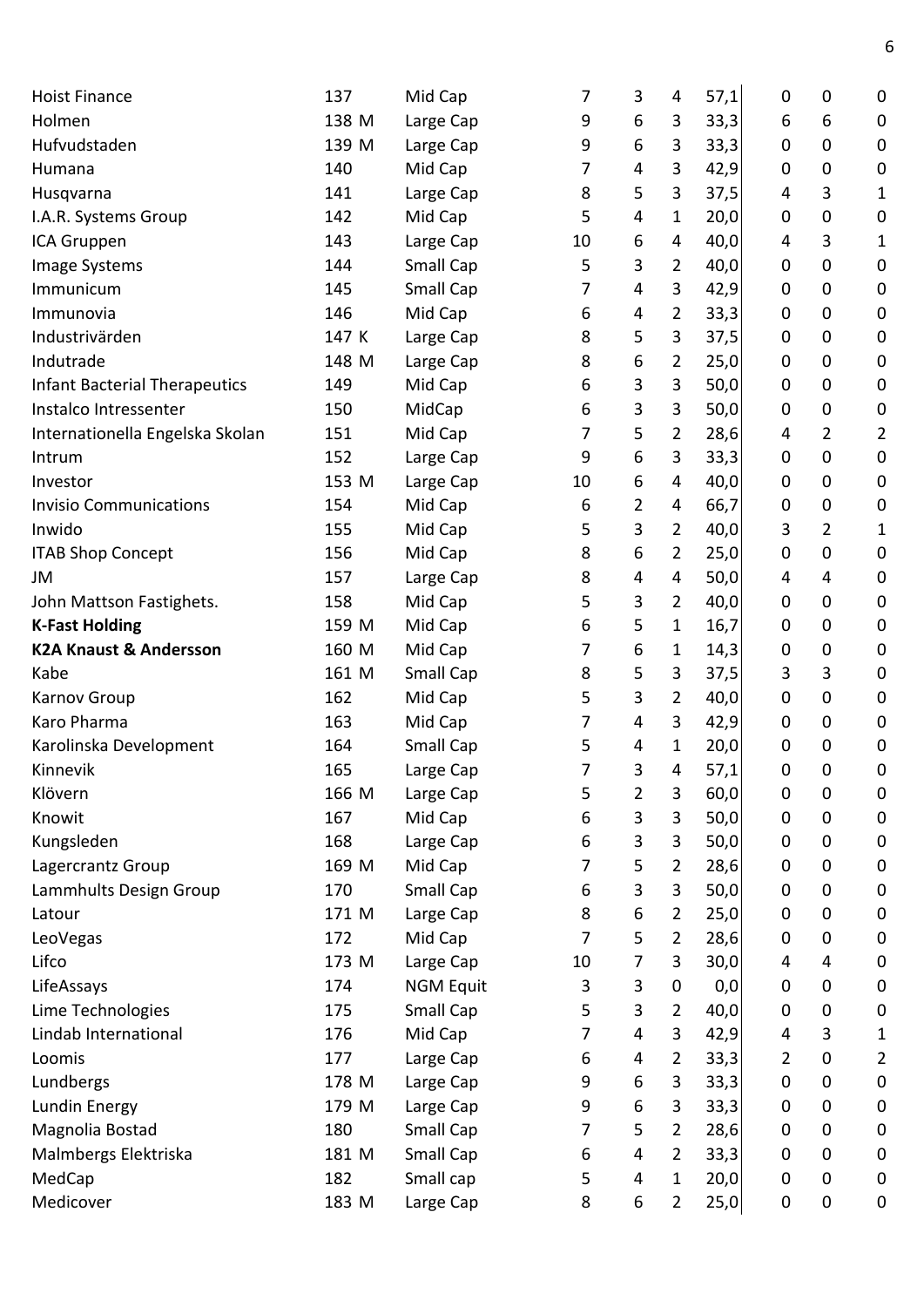| Medivir                            | 184 M | Small Cap        | 6 | 4              | 2              | 33,3 | 0              | 0              | $\boldsymbol{0}$ |
|------------------------------------|-------|------------------|---|----------------|----------------|------|----------------|----------------|------------------|
| Mekonomen                          | 185   | Mid Cap          | 7 | 4              | 3              | 42,9 | 0              | $\mathbf 0$    | $\mathbf 0$      |
| <b>Micro Systemation</b>           | 186   | Small Cap        | 5 | 3              | 2              | 40,0 | 0              | 0              | $\boldsymbol{0}$ |
| Midsona                            | 187   | Mid Cap          | 6 | 4              | 2              | 33,3 | 0              | $\mathbf 0$    | $\mathbf 0$      |
| <b>Midway Holding</b>              | 188   | Small Cap        | 6 | 4              | 2              | 33,3 | 0              | $\mathbf 0$    | $\pmb{0}$        |
| <b>MIPS</b>                        | 189   | Mid Cap          | 5 | 3              | $\overline{2}$ | 40,0 | 0              | 0              | $\boldsymbol{0}$ |
| Moberg Pharma                      | 190   | Small Cap        | 4 | 4              | 0              | 0,0  | 0              | $\mathbf 0$    | $\mathbf 0$      |
| <b>Moment Group</b>                | 191   | Small Cap        | 4 | 3              | 1              | 25,0 | 0              | 0              | $\boldsymbol{0}$ |
| Momentum Group                     | 192   | Mid Cap          | 5 | 3              | $\overline{2}$ | 40,0 | 0              | $\mathbf 0$    | $\mathbf 0$      |
| <b>MTG</b>                         | 193   | Large Cap        | 5 | 3              | $\overline{2}$ | 40,0 | 0              | 0              | $\boldsymbol{0}$ |
| MultiQ International               | 194   | Small Cap        | 4 | 3              | 1              | 25,0 | 0              | $\mathbf 0$    | $\boldsymbol{0}$ |
| <b>Munters Group</b>               | 195   | Mid Cap          | 8 | 5              | 3              | 37,5 | 4              | 3              | 1                |
| Mycronic                           | 196   | Large Cap        | 6 | 3              | 3              | 50,0 | 4              | 4              | $\boldsymbol{0}$ |
| <b>NAXS</b>                        | 197   | Small Cap        | 4 | 3              | 1              | 25,0 | 0              | 0              | $\mathbf 0$      |
| <b>NCAB</b>                        | 198 M | Small Cap        | 7 | 5              | $\overline{2}$ | 28,6 | 0              | 0              | $\boldsymbol{0}$ |
| <b>NCC</b>                         | 199   | Large Cap        | 7 | 4              | 3              | 42,9 | 5              | 5              | $\mathbf 0$      |
| <b>Nederman Holding</b>            | 200 M | Mid Cap          | 6 | 4              | 2              | 33,3 | 0              | $\mathbf 0$    | $\pmb{0}$        |
| <b>NENT Group</b>                  | 201   | Large Cap        | 6 | 4              | 2              | 33,3 | 0              | 0              | $\boldsymbol{0}$ |
| Net Insight                        | 202   | Small Cap        | 6 | 4              | 2              | 33,3 | 0              | $\mathbf 0$    | $\boldsymbol{0}$ |
| NetEnt                             | 203   | Mid Cap          | 8 | 6              | $\overline{2}$ | 25,0 | 0              | $\mathbf 0$    | $\mathbf 0$      |
| NeuroVive Pharmaceutical           | 204   | Small Cap        | 5 | 4              | 1              | 20,0 | 0              | 0              | $\boldsymbol{0}$ |
| New Wave                           | 205 M | Mid Cap          | 7 | 5              | 2              | 28,6 | 0              | $\mathbf 0$    | $\boldsymbol{0}$ |
| <b>NGS Group</b>                   | 206   | Small Cap        | 5 | 3              | $\overline{2}$ | 40,0 | 0              | $\mathbf 0$    | $\mathbf 0$      |
| Nibe Industrier                    | 207 M | Large Cap        | 6 | 4              | 2              | 33,3 | 0              | $\mathbf 0$    | $\boldsymbol{0}$ |
| Nilörngruppen                      | 208   | Small Cap        | 4 | 3              | 1              | 25,0 | 0              | $\mathbf 0$    | $\boldsymbol{0}$ |
| Nobia                              | 209   | Large Cap        | 6 | 3              | 3              | 50,0 | 4              | 2              | $\overline{2}$   |
| Nobina                             | 210   | Mid Cap          | 5 | 4              | 1              | 20,0 | 0              | 0              | $\mathbf 0$      |
| Nolato                             | 211   | Large Cap        | 8 | 5              | 3              | 37,5 | 5              | 4              | 1                |
| <b>NOTE</b>                        | 212   | Small Cap        | 6 | 3              | 3              | 50,0 | $\overline{2}$ | $\overline{2}$ | $\mathbf 0$      |
| Novotek                            | 213   | <b>Small Cap</b> | 5 | 3              | 2              | 40,0 | 0              | 0              | $\boldsymbol{0}$ |
| NP3 Fastigheter                    | 214   | Mid Cap          | 5 | 3              | 2              | 40,0 | 0              | $\mathbf 0$    | $\boldsymbol{0}$ |
| Nyfosa                             | 215 M | Large Cap        | 7 | 4              | 3              | 42,9 | 0              | $\mathbf 0$    | $\boldsymbol{0}$ |
| Oasmia Pharmaceutical              | 216   | Mid Cap          | 5 | 3              | $\overline{2}$ | 40,0 | 0              | 0              | $\mathbf 0$      |
| Obducat                            | 217   | <b>NGM Equit</b> | 3 | 3              | $\pmb{0}$      | 0,0  | 0              | 0              | $\boldsymbol{0}$ |
| <b>Odd Molly International</b>     | 218   | Small Cap        | 4 | $\overline{2}$ | 2              | 50,0 | 0              | $\mathbf 0$    | $\boldsymbol{0}$ |
| <b>OEM International</b>           | 219   | Mid Cap          | 7 | 6              | 1              | 14,3 | 0              | 0              | 0                |
| Oncopeptides                       | 220   | Mid Cap          | 7 | 5              | 2              | 28,6 | 0              | 0              | $\boldsymbol{0}$ |
| Opus Group                         | 221 M | Mid Cap          | 6 | 5              | 1              | 16,7 | 0              | 0              | $\boldsymbol{0}$ |
| Orexo                              | 222   | Mid Cap          | 8 | 5              | 3              | 37,5 | 0              | 0              | $\boldsymbol{0}$ |
| Ortivus                            | 223   | Small Cap        | 4 | $\overline{2}$ | $\overline{2}$ | 50,0 | 0              | 0              | $\mathbf 0$      |
| <b>Oscar Properties Holding</b>    | 224 M | Small Cap        | 4 | 3              | 1              | 25,0 | 0              | $\mathbf 0$    | 0                |
| Pandox                             | 225   | Large Cap        | 6 | 4              | $\overline{2}$ | 33,3 | 0              | 0              | $\boldsymbol{0}$ |
| Paynova                            | 226   | <b>NGM Equit</b> | 4 | 4              | 0              | 0,0  | 0              | 0              | $\boldsymbol{0}$ |
| Peab                               | 227   | Large Cap        | 9 | 6              | 3              | 33,3 | 5              | 4              | 1                |
| <b>Platzer Fastigheter Holding</b> | 228   | Mid Cap          | 7 | 4              | 3              | 42,9 | 0              | 0              | $\mathbf 0$      |
| <b>Pled Pharma</b>                 | 229   | Small Cap        | 5 | $\overline{2}$ | 3              | 60,0 | 0              | 0              | $\boldsymbol{0}$ |
| Poolia                             | 230   | Small Cap        | 5 | $\overline{2}$ | 3              | 60,0 | 0              | $\mathbf 0$    | 0                |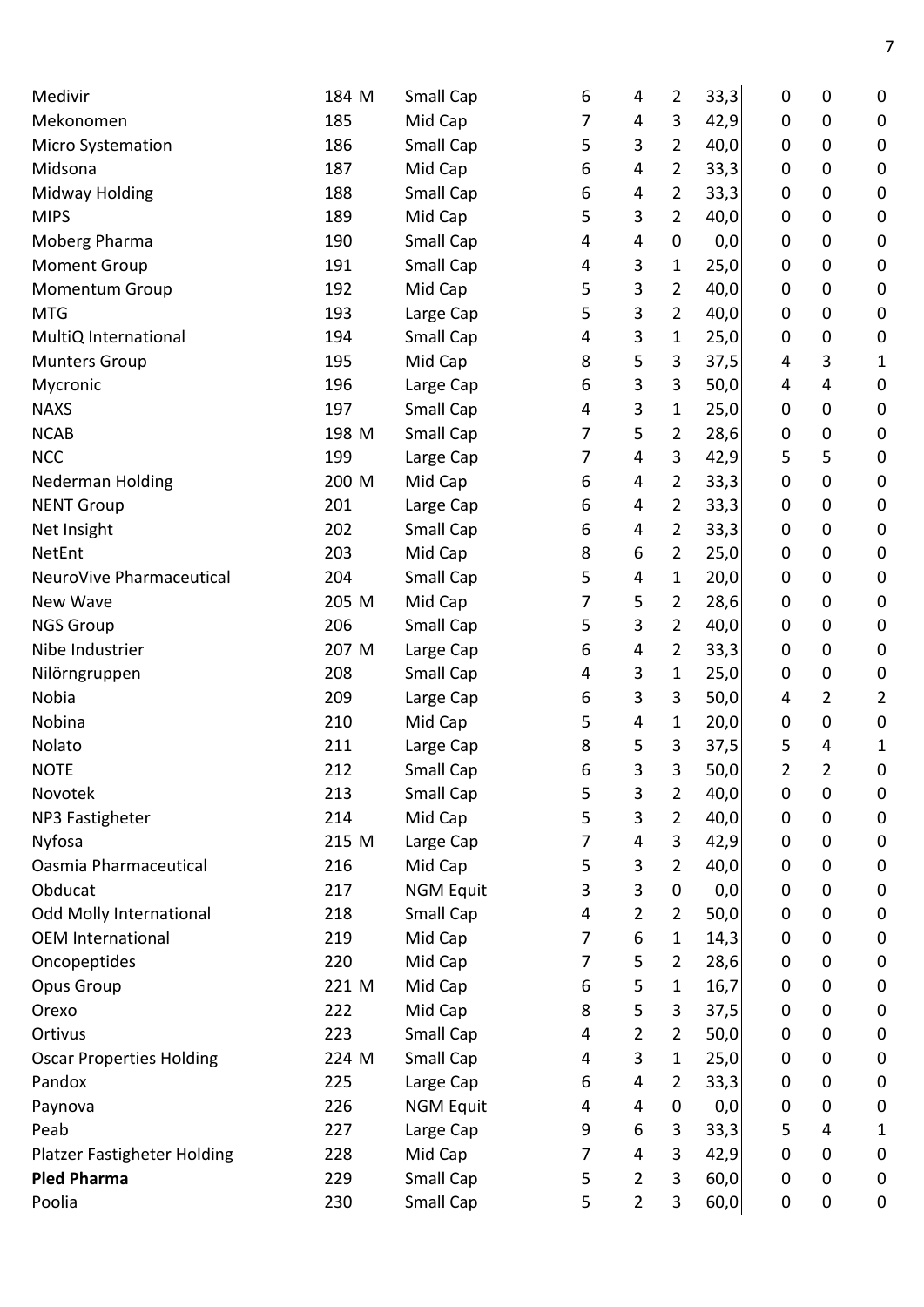| <b>Precise Biometrics</b>   | 231   | Small Cap        | 5  | 3                       | $\overline{2}$ | 40,0 | 0 | 0                | 0                |
|-----------------------------|-------|------------------|----|-------------------------|----------------|------|---|------------------|------------------|
| Prevas                      | 232   | Small Cap        | 6  | 3                       | 3              | 50,0 | 4 | $\overline{2}$   | $\overline{2}$   |
| Pricer                      | 233   | Small Cap        | 5  | 4                       | 1              | 20,0 | 0 | $\mathbf 0$      | $\mathbf 0$      |
| ProAct IT Group             | 234   | Mid Cap          | 5  | 3                       | $\overline{2}$ | 40,0 | 0 | 0                | $\mathbf 0$      |
| Probi                       | 235   | Mid Cap          | 5  | $\overline{2}$          | 3              | 60,0 | 0 | 0                | $\pmb{0}$        |
| ProfilGruppen               | 236   | <b>Small Cap</b> | 5  | 4                       | 1              | 20,0 | 4 | 3                | 1                |
| Projektengagemang Sweden    | 237 M | Small Cap        | 6  | 4                       | 2              | 33,3 | 0 | $\mathbf 0$      | $\mathbf 0$      |
| Q-Linea                     | 238   | Mid Cap          | 7  | 5                       | 2              | 28,6 | 0 | 0                | $\pmb{0}$        |
| Qliro Group                 | 239   | Mid Cap          | 5  | 4                       | 1              | 20,0 | 0 | 0                | $\mathbf 0$      |
| Railcare Group              | 240   | Small Cap        | 6  | 4                       | $\overline{2}$ | 33,3 | 0 | 0                | $\mathbf 0$      |
| Ratos                       | 241 M | Large Cap        | 6  | 4                       | $\overline{2}$ | 33,3 | 0 | 0                | $\pmb{0}$        |
| RaySearch Laboratories      | 242 M | Mid Cap          | 6  | 4                       | 2              | 33,3 | 0 | $\boldsymbol{0}$ | $\pmb{0}$        |
| Recipharm                   | 243 M | Mid Cap          | 8  | 5                       | 3              | 37,5 | 1 | 1                | $\pmb{0}$        |
| Rejlers                     | 244   | Small Cap        | 5  | 3                       | 2              | 40,0 | 2 | 2                | $\pmb{0}$        |
| <b>Resurs Holding</b>       | 245   | Large Cap        | 8  | 4                       | 4              | 50,0 | 0 | $\mathbf 0$      | $\pmb{0}$        |
| <b>RNB</b>                  | 246   | Small Cap        | 3  | 3                       | $\pmb{0}$      | 0,0  | 0 | 0                | $\mathbf 0$      |
| Rottneros                   | 247   | Mid Cap          | 5  | $\overline{\mathbf{4}}$ | 1              | 20,0 | 4 | 3                | 1                |
| Saab                        | 248 M | Large Cap        | 11 | 7                       | 4              | 36,4 | 6 | 5                | 1                |
| Sagax                       | 249 M | Large Cap        | 6  | 5                       | 1              | 16,7 | 0 | 0                | $\mathbf 0$      |
| Samhällsbygg. I Norden      | 250 M | Large Cap        | 7  | 5                       | $\overline{2}$ | 28,6 | 0 | 0                | 0                |
| Sandvik                     | 251 M | Large Cap        | 8  | 5                       | 3              | 37,5 | 4 | 4                | $\mathbf 0$      |
| Saniona                     | 252   | Small Cap        | 5  | 4                       | 1              | 20,0 | 0 | 0                | $\pmb{0}$        |
| SAS                         | 253   | Mid Cap          | 8  | 5                       | 3              | 37,5 | 9 | 7                | $\overline{2}$   |
| <b>SCA</b>                  | 254 M | Large Cap        | 10 | 6                       | $\overline{4}$ | 40,0 | 5 | 3                | $\overline{2}$   |
| Scandi Standard             | 255   | Mid Cap          | 7  | 6                       | 1              | 14,3 | 0 | 0                | $\pmb{0}$        |
| <b>Scandic Hotels Group</b> | 256   | Mid Cap          | 6  | 4                       | 2              | 33,3 | 1 | 0                | 1                |
| <b>SEB</b>                  | 257 M | Large Cap        | 10 | 6                       | $\overline{4}$ | 40,0 | 4 | 1                | 3                |
| Sectra                      | 258 M | Mid Cap          | 7  | 6                       | 1              | 14,3 | 4 | 3                | 1                |
| Securitas                   | 259   | Large Cap        | 8  | 5                       | 3              | 37,5 | 4 | $\overline{2}$   | 2                |
| Semcon                      | 260   | Small Cap        | 5  | 3                       | 2              | 40,0 | 3 | 3                | 0                |
| Sensys Gatso Group          | 261   | Small Cap        | 6  | 3                       | 3              | 50,0 | 0 | $\mathbf 0$      | $\mathbf 0$      |
| Serneke Group               | 262 M | Small Cap        | 8  | 5                       | 3              | 37,5 | 0 | 0                | 0                |
| Sinch (fd CLX)              | 263   | Mid Cap          | 5  | 3                       | 2              | 40,0 | 0 | 0                | $\boldsymbol{0}$ |
| SinterCast                  | 264 M | Small Cap        | 6  | 5                       | 1              | 16,7 | 0 | 0                | $\pmb{0}$        |
| Skanska                     | 265   | Large Cap        | 8  | 4                       | 4              | 50,0 | 5 | 4                | 1                |
| <b>SKF</b>                  | 266 M | Large Cap        | 9  | 6                       | 3              | 33,3 | 4 | 4                | $\pmb{0}$        |
| SkiStar                     | 267   | Mid Cap          | 7  | 3                       | 4              | 57,1 | 1 | 1                | $\mathbf 0$      |
| Softronic                   | 268   | Small Cap        | 5  | 2                       | 3              | 60,0 | 4 | 3                | 1                |
| Sotkamo Silver              | 269   | <b>NGM Equit</b> | 6  | 4                       | $\overline{2}$ | 33,3 | 0 | 0                | 0                |
| <b>SSAB</b>                 | 270 M | Large Cap        | 8  | 4                       | $\overline{4}$ | 50,0 | 6 | 6                | $\pmb{0}$        |
| <b>SSM Holding</b>          | 271   | Small Cap        | 6  | 5                       | 1              | 16,7 | 0 | 0                | $\boldsymbol{0}$ |
| Starbreeze                  | 272   | Small Cap        | 5  | $\mathbf{3}$            | 2              | 40,0 | 0 | 0                | $\mathbf 0$      |
| Stendörren                  | 273   | Mid Cap          | 7  | 5                       | $\overline{2}$ | 28,6 | 0 | 0                | $\boldsymbol{0}$ |
| Stockwik                    | 274   | Small Cap        | 4  | $\overline{4}$          | $\pmb{0}$      | 0,0  | 0 | 0                | $\mathbf 0$      |
| <b>Strax</b>                | 275 M | Small Cap        | 5  | 4                       | 1              | 20,0 | 0 | $\boldsymbol{0}$ | 0                |
| Studsvik                    | 276   | Small Cap        | 5  | 3                       | $\overline{2}$ | 40,0 | 3 | $\overline{2}$   | 1                |
| Svedbergs                   | 277   | Small Cap        | 5  | $\mathbf{3}$            | $\overline{2}$ | 40,0 | 2 | $\overline{2}$   | $\pmb{0}$        |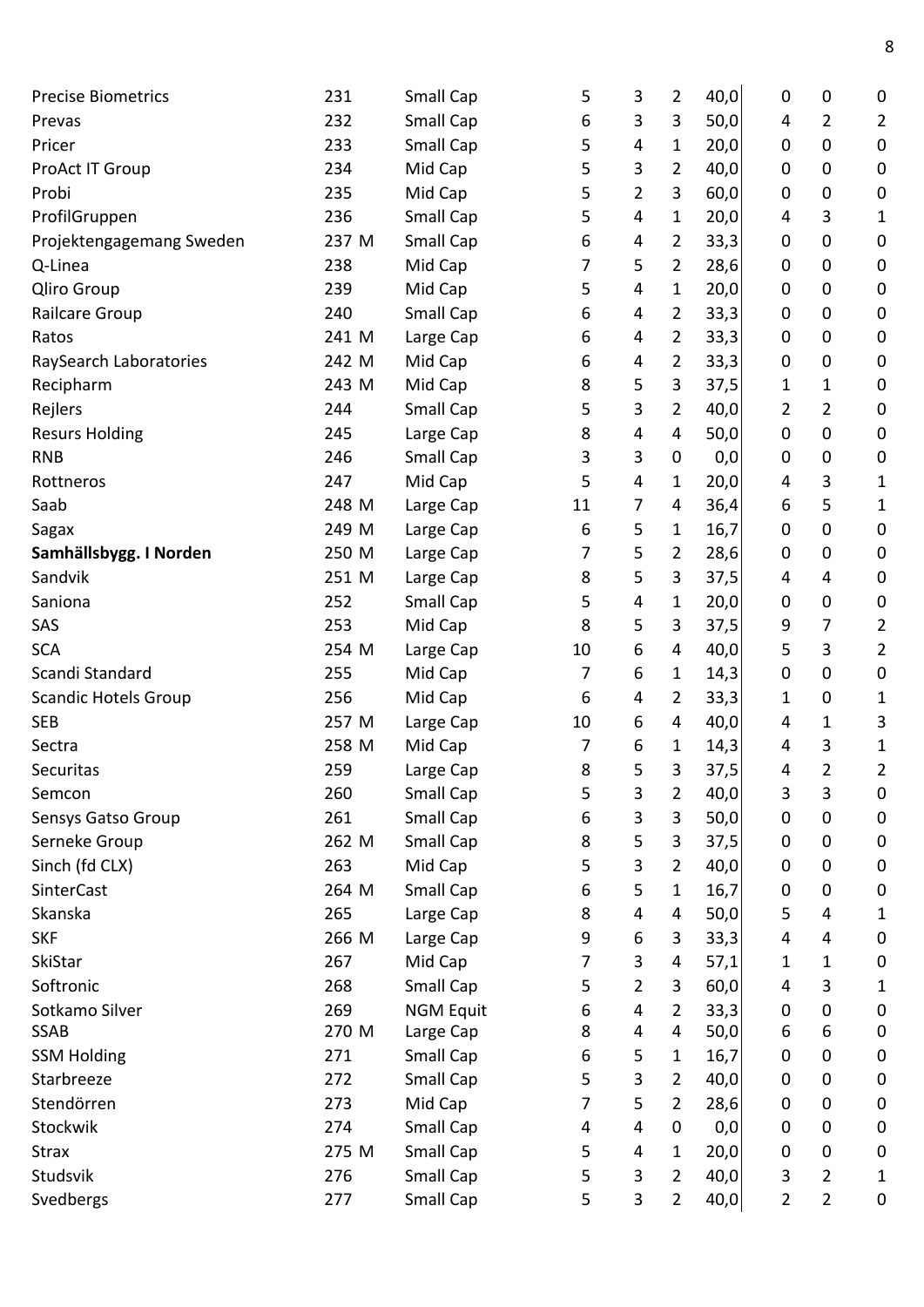| Svolder                     | 278   | Mid Cap   | 5  | 2              | 3                | 60,0 | $\mathbf 0$      | 0              | $\mathbf 0$      |
|-----------------------------|-------|-----------|----|----------------|------------------|------|------------------|----------------|------------------|
| Sweco                       | 279 K | Large Cap | 7  | 3              | 4                | 57,1 | 6                | 2              | 4                |
| Swedbank                    | 280   | Large Cap | 10 | 6              | 4                | 40,0 | 4                | 3              | $\mathbf{1}$     |
| Swedish Match               | 281   | Large Cap | 8  | 5              | 3                | 37,5 | 6                | 6              | $\mathbf 0$      |
| Swedish Orphan Biovitrum    | 282   | Large Cap | 7  | 4              | 3                | 42,9 | 4                | 0              | 4                |
| Systemair                   | 283   | Mid Cap   | 5  | 3              | $\overline{2}$   | 40,0 | 2                | $\overline{2}$ | $\boldsymbol{0}$ |
| Tele <sub>2</sub>           | 284   | Large Cap | 7  | 4              | 3                | 42,9 | 0                | 0              | $\pmb{0}$        |
| <b>Telia Company</b>        | 285   | Large Cap | 9  | 5              | $\overline{4}$   | 44,4 | 6                | 4              | 2                |
| <b>Tethys Oil</b>           | 286 M | Mid Cap   | 6  | 5              | 1                | 16,7 | 0                | 0              | $\pmb{0}$        |
| <b>TF Bank</b>              | 287   | MidCap    | 6  | 2              | 4                | 66,7 | 0                | 0              | $\mathbf 0$      |
| Thule Group                 | 288   | Large Cap | 6  | 3              | 3                | 50,0 | $\mathbf 0$      | 0              | $\mathbf 0$      |
| Tobii                       | 289   | Mid Cap   | 8  | 5              | 3                | 37,5 | $\boldsymbol{0}$ | 0              | $\pmb{0}$        |
| Traction                    | 290 M | Mid Cap   | 4  | 4              | 0                | 0,0  | $\mathbf 0$      | 0              | $\pmb{0}$        |
| TradeDoubler                | 291   | Small Cap | 5  | 5              | $\boldsymbol{0}$ | 0,0  | $\mathbf 0$      | 0              | $\boldsymbol{0}$ |
| Trelleborg                  | 292 M | Large Cap | 7  | 4              | 3                | 42,9 | 4                | 3              | 1                |
| Trention                    | 293   | Small Cap | 4  | 3              | 1                | 25,0 | $\mathbf 0$      | 0              | $\boldsymbol{0}$ |
| <b>Troax Group</b>          | 294 M | Mid Cap   | 6  | 4              | 2                | 33,3 | 1                | 1              | $\boldsymbol{0}$ |
| <b>VBG Group</b>            | 295 M | Mid Cap   | 6  | 4              | 2                | 33,3 | 3                | 1              | $\overline{2}$   |
| <b>Vicore Pharma</b>        | 296   | Small Cap | 7  | 5              | 2                | 28,6 | 0                | 0              | $\pmb{0}$        |
| <b>Viking Supply Ships</b>  | 297   | Small Cap | 5  | 3              | $\overline{2}$   | 40,0 | 1                | 1              | $\boldsymbol{0}$ |
| <b>Vitec Software Group</b> | 298   | Mid Cap   | 5  | 3              | 2                | 40,0 | 0                | 0              | $\boldsymbol{0}$ |
| Vitrolife                   | 299   | Large Cap | 5  | 3              | $\overline{2}$   | 40,0 | 0                | 0              | $\boldsymbol{0}$ |
| Volati                      | 300   | Mid Cap   | 7  | $\overline{4}$ | 3                | 42,9 | $\mathbf 0$      | 0              | $\mathbf 0$      |
| Volvo                       | 301 M | Large Cap | 11 | 7              | 4                | 36,4 | 5                | 3              | $\overline{2}$   |
| Wallenstam                  | 302   | Large Cap | 5  | 3              | 2                | 40,0 | $\mathbf 0$      | 0              | $\boldsymbol{0}$ |
| Wihlborgs                   | 303   | Large Cap | 7  | 4              | 3                | 42,9 | $\mathbf 0$      | 0              | $\boldsymbol{0}$ |
| <b>Wise Group</b>           | 304   | Small Cap | 7  | 5              | 2                | 28,6 | $\mathbf 0$      | 0              | $\boldsymbol{0}$ |
| <b>XANO Industri</b>        | 305   | Mid Cap   | 5  | 3              | 2                | 40,0 | $\mathbf 0$      | 0              | $\mathbf 0$      |
| <b>Xbrane Biopharma</b>     | 306   | Small Cap | 7  | 5              | $\overline{2}$   | 28,6 | 0                | 0              | $\mathbf 0$      |
| <b>Xspray Pharma</b>        | 307   | Small Cap | 6  | 5              | 1                | 16,7 | $\mathbf 0$      | 0              | $\boldsymbol{0}$ |
| XVIVO Perfusion             | 308 M | Mid Cap   | 5  | 3              | $\overline{2}$   | 40,0 | 0                | 0              | $\boldsymbol{0}$ |
| Zeta Display                | 309   | Small Cap | 8  | 6              | $\overline{2}$   | 25,0 | 0                | 0              | $\boldsymbol{0}$ |
| ÅF Pöyry                    | 310   | Large Cap | 9  | 6              | 3                | 33,3 | 4                | 2              | 2                |
| Öresund                     | 311   | Mid Cap   | 7  | $\overline{4}$ | 3                | 42,9 | 0                | 0              | $\mathbf 0$      |
| <b>Summa</b>                |       |           |    | 1994 1303 691  |                  |      |                  | 352 256        | 96               |

**Totalt antal företag 311 i populationen**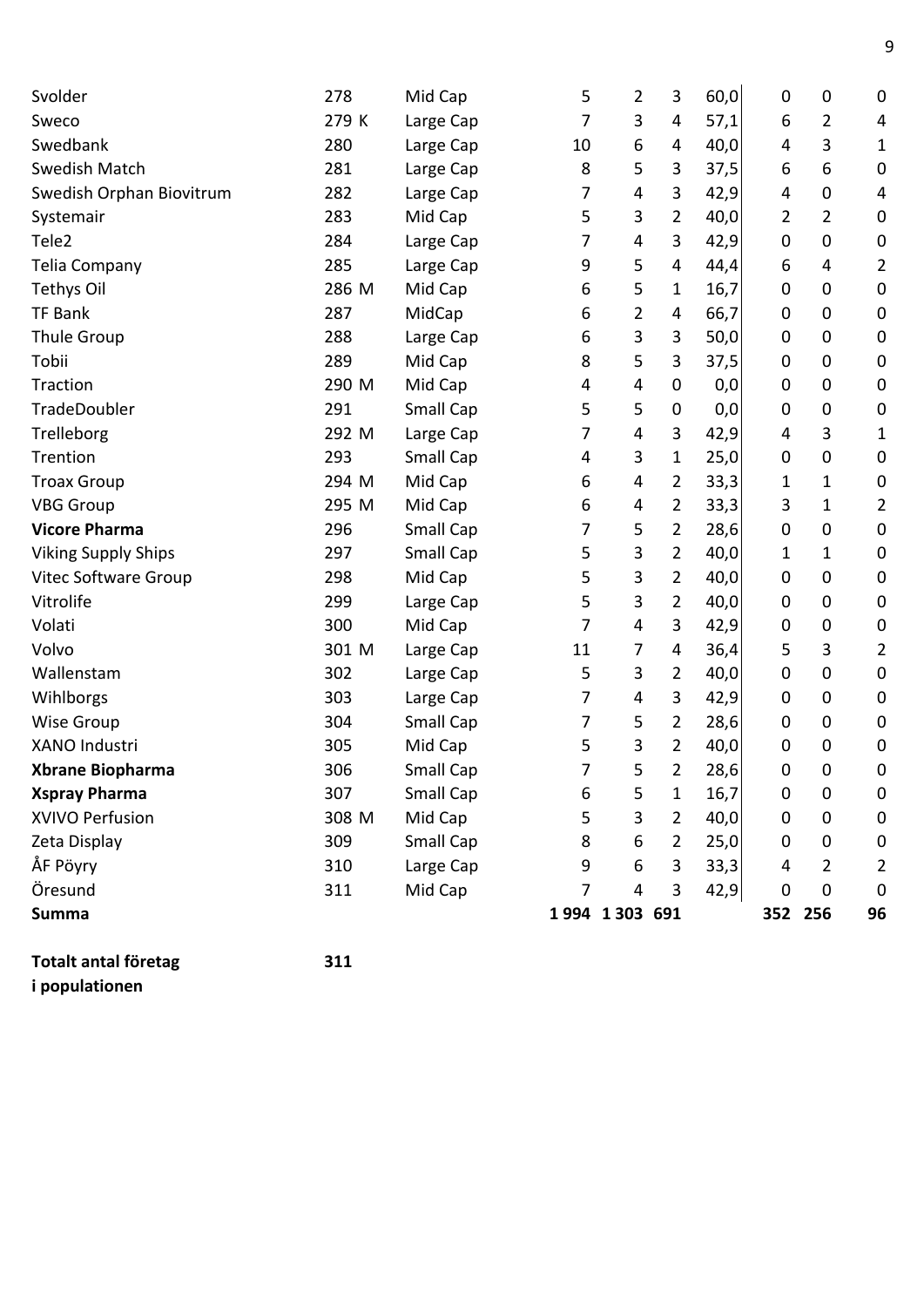## **Antal företag i olika segment**

| Antal NGM-företag                   |     |
|-------------------------------------|-----|
| Antal NASDAQ Stockholm-företag      | 303 |
| varav                               |     |
| Antal Large Cap-företag             | 86  |
| Antal Mid Cap, Small Cap            | 217 |
|                                     |     |
| Totalt antal företag i populationen | 311 |

|                   |                                    |              | Antal        |
|-------------------|------------------------------------|--------------|--------------|
|                   | Företag utan stämmovalda kvinnor   |              | 11           |
| varav             |                                    | Börsvärde    |              |
| <b>Small Cap</b>  |                                    | Mkr maj 2020 | 6            |
|                   | Anoto Group                        | 253          |              |
|                   | Endomines                          | 772          |              |
|                   | Moberg Pharma                      | 299          |              |
|                   | <b>RNB</b>                         | 73           |              |
|                   | Stockwik                           | 190          |              |
|                   | TradeDoubler                       | 129          |              |
| <b>Mid Cap</b>    |                                    |              |              |
|                   | Traction                           | 2968         | $\mathbf{1}$ |
| <b>NGM</b>        |                                    |              | 4            |
|                   | Crown Energy                       | 325          |              |
|                   | LifeAssays                         | 66           |              |
|                   | Obducat                            | 110          |              |
|                   | Paynova                            | 105          |              |
| <b>Summa</b>      |                                    | 5 2 9 0      |              |
| Totala börsvärdet |                                    | 6 604 986    |              |
|                   |                                    |              |              |
|                   | Promille av totala börsvärdet utan | 0,8          |              |
|                   | stämmovalda kvinnor i styrelsen    |              |              |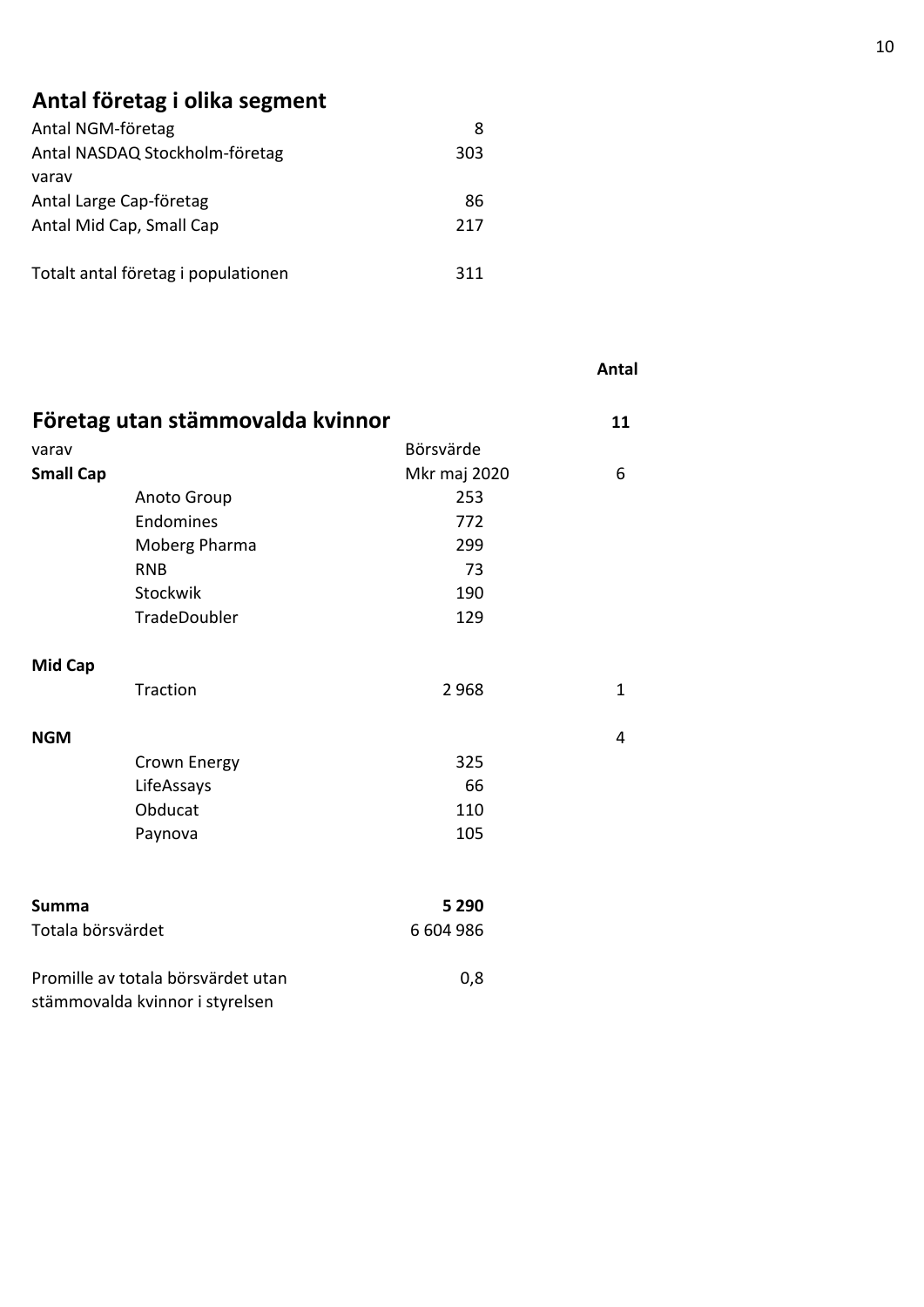# **Data för beräkningar av kvinnoandelar**

| Stämmovalda                                                   |         |                   | Anställda |     |                     | Summa stämmo+anställda |   |           |
|---------------------------------------------------------------|---------|-------------------|-----------|-----|---------------------|------------------------|---|-----------|
| Tot                                                           | M       | K                 | Tot       | M   | К                   | Tot                    | M | К         |
| 1994                                                          | 1 3 0 3 | 691               | 352       | 256 | 96                  | 2 346 1 559            |   | 787       |
|                                                               |         |                   |           |     | Totalt              | LC                     |   | MC+SC+NGM |
| Antal män (M) VD i styrelsen                                  |         |                   |           |     | 70 varav            | 32                     |   | 38        |
| Antal kvinnor (K) VD i styrelsen (Besqab, Epiroc, Handelsbank |         |                   |           |     | 8 varav             | 4                      |   | 4         |
| Industrivärden, Intern. Engelska Skolan, Sweco)               |         |                   |           |     |                     | LC                     |   | MC+SC+NGM |
| Antal stämmovalda totalt                                      |         |                   |           |     |                     | 658                    |   | 1336      |
| Antal stämmovalda K                                           |         |                   |           |     |                     | 254                    |   | 437       |
| Antal anställda totalt                                        |         |                   |           |     |                     | 195                    |   | 157       |
| Antal anställda K                                             |         |                   |           |     |                     | 55                     |   | 41        |
|                                                               |         |                   |           |     | Totalt alla företag | LC                     |   | MC+SC+NGM |
| Stämmovalda och anställda                                     |         |                   |           |     | 2 3 4 6             | 853                    |   | 1493      |
| varav kvinnor                                                 |         |                   |           |     | 787                 | 309                    |   | 478       |
| NASDAQ Sthlm-företagen                                        |         | Män VD            |           | 70  |                     |                        |   |           |
|                                                               |         | <b>Kvinnor VD</b> |           | 8   |                     |                        |   |           |
| Large Cap-företagen                                           |         | Totalt            |           |     |                     | 658                    |   |           |
|                                                               |         | Kvinnor           |           |     |                     | 254                    |   |           |
| Kvinnoandelar                                                 |         |                   |           |     |                     |                        |   |           |
| Stämmovalda                                                   |         |                   |           |     |                     |                        |   |           |
| NASDAQ Stockholm plus NGM, inkl VD                            |         |                   |           |     | 34,7                |                        |   |           |
| Exkl VD                                                       |         |                   |           |     | 35,6                |                        |   |           |
|                                                               |         |                   |           |     |                     |                        |   |           |
| Large Cap, inkl VD                                            |         |                   |           |     | 38,6                |                        |   |           |
| <b>Exkl VD</b>                                                |         |                   |           |     | 40,2                |                        |   |           |
|                                                               |         |                   |           |     |                     |                        |   |           |
| MC+SC+NGM, inkl VD                                            |         |                   |           |     | 32,7                |                        |   |           |
| Exkl VD                                                       |         |                   |           |     | 33,5                |                        |   |           |
|                                                               |         |                   |           |     |                     |                        |   |           |
| Valda av anställda                                            |         |                   |           |     |                     |                        |   |           |
| NASDAQ Stockholm plus NGM                                     |         |                   |           |     | 27,3                |                        |   |           |
| Large Cap                                                     |         |                   |           |     | 28,2                |                        |   |           |
| MC+SC+NGM                                                     |         |                   |           |     | 26,1                |                        |   |           |
| Alla i styrelsen, valda av stämma och av anställda            |         |                   |           |     |                     |                        |   |           |
| Hela populationen inkl VD                                     |         |                   |           |     | 33,5                |                        |   |           |
| Hela populationen exkl VD                                     |         |                   |           |     | 34,3                |                        |   |           |
| LC, inkl VD                                                   |         |                   |           |     | 36,2                |                        |   |           |
| LC, exkl VD                                                   |         |                   |           |     | 37,3                |                        |   |           |
| MC+SC+NGM, inkl VD                                            |         |                   |           |     | 32,0                |                        |   |           |
| MC+SC+NGM, exkl VD                                            |         |                   |           |     | 32,7                |                        |   |           |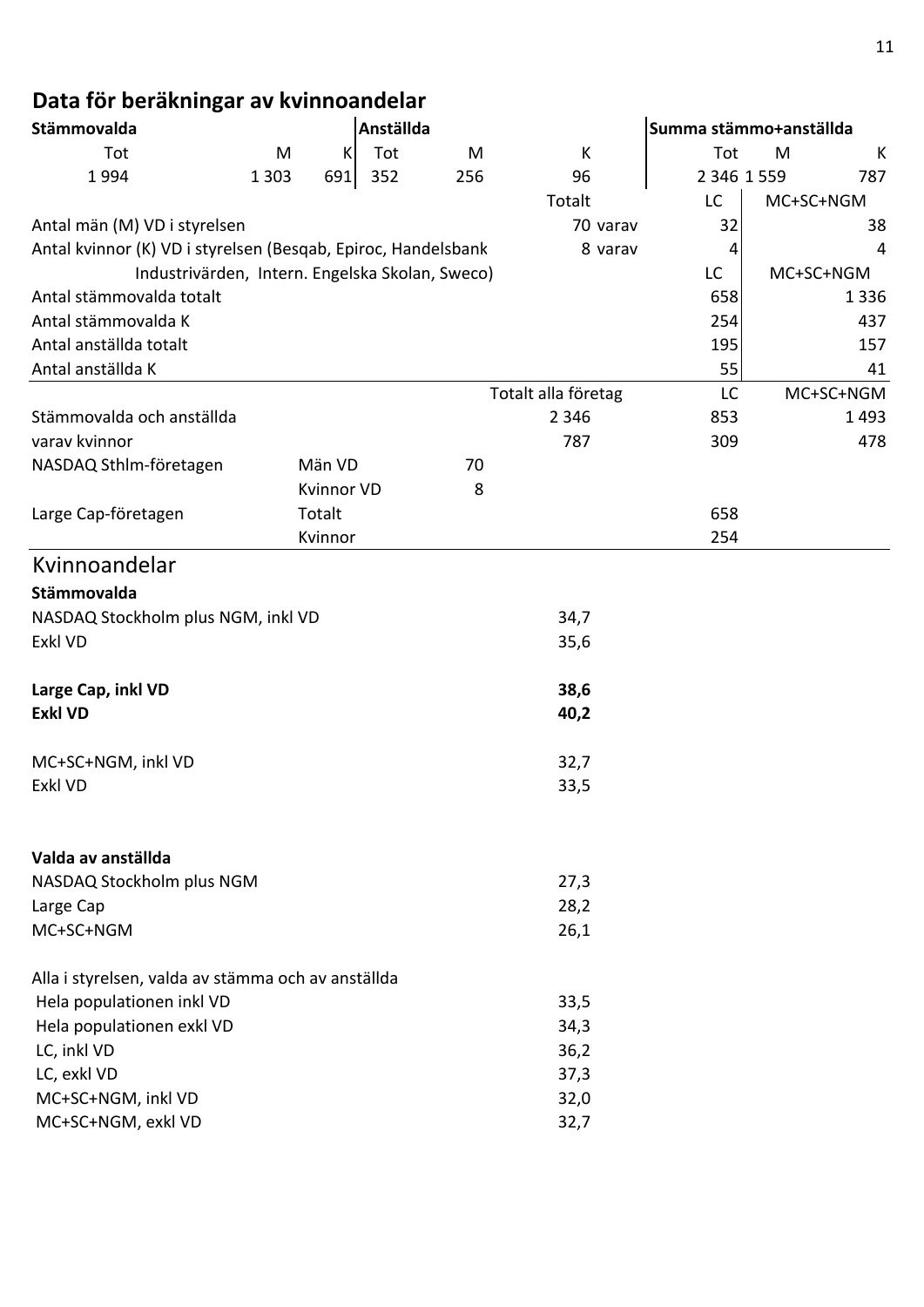### **NGM-företag**

| Företag                         | <b>Börsvärde</b>      |               | Stämmovalda |   | Valda av anst   |                |  |
|---------------------------------|-----------------------|---------------|-------------|---|-----------------|----------------|--|
|                                 | milj kr<br>2020-05-15 | <b>Totalt</b> | M           |   | <b>K</b> Totalt | M              |  |
| <b>AIK Fotboll</b>              | 39                    | 10            | 8           | 2 | 0               | 0              |  |
| Crown Energy                    | 325                   | 4             | 4           | 0 | 0               | 0              |  |
| <b>Glycorex Transplantation</b> | 1 3 5 5               | 5             | 4           |   | 0               | 0              |  |
| Guideline Geo                   | 59                    | 5             | 4           |   | 2               | $\overline{2}$ |  |
| LifeAssays                      | 66                    | 3             | 3           | 0 | 0               | 0              |  |
| Obducat                         | 110                   | 3             | 3           | 0 | 0               | 0              |  |
| Paynova                         | 105                   | 4             | 4           | 0 | 0               | 0              |  |
| Sotkamo Silver                  | 412                   | 6             | 4           | 2 | 0               | 0              |  |
| Summa NGM-företagen             | 2471                  | 40            | 34          | 6 | 2               | 2              |  |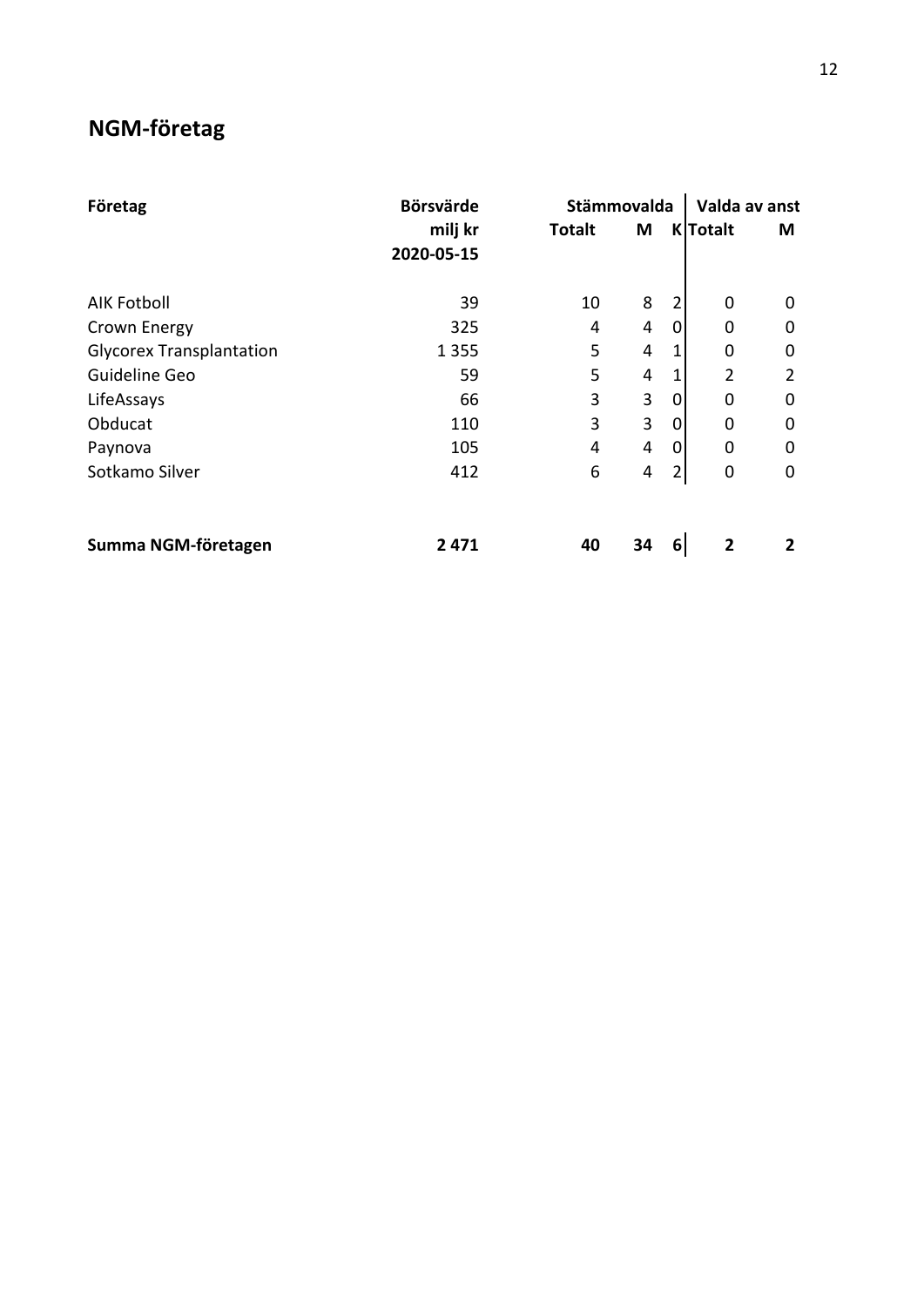### **Kommentarer till beräkningarna**

| 1. Antal nya företag på Nasdag Stockholm efter 10 juni 2019   |  |
|---------------------------------------------------------------|--|
| Antal avnoterade företag på Nasdag Stockholm efter 2019-06-10 |  |

2. Om en manlig VD, som är styrelsemedlem, ej återväljs till styrelsen ökar kvinnoandelen. Andelen av Nasdaq Stockholm+NGM-företagen där VD sitter i styrelsen, juni resp år:

|               | 2005 | 2015 | 2017 | 2018 | 2019 | 2020 |
|---------------|------|------|------|------|------|------|
| Företag       | 250  | 261  | 291  | 304  | 311  | 311  |
| VD i styrelse | 154  | 89   | 84   | 79   | 73   | 78   |
| Procent       | 61,6 | 34,1 | 31,4 | 26,0 | 23,5 | 25,1 |

3. Populationerna och därmed kvinnoandelarna förändras över tid via nya/avnoterade företag.

- 4. Segmentindelningen (dvs LC, MC eller SC) i detta dokument gäller per 2020-01-02.
- 5. De beräknade kvinnoandelarna är såsom om den valda populationen utgör "ett Sverige". Börsföretagen AIK Fotboll och Volvo har alltså samma "vikt" i procenttalen.
- 6. Spridningen för ett enskilt företags kvinnoandel för stämmovalda är 0 till 67 procent. 67 proc har: TF Bank och Invisio Communications
	- 7 av 303 Nasdaq Sthlm-företag saknar stämmovalda kvinnor
	- 4 av 8 NGM-företag saknar stämmovalda kvinnor

 De Nasdaq Stockholm-företag som har 0 stämmovalda kvinnor i styrelsen svarade i maj 2020 för < 1 promille av det totala börsvärdet för Nasdaq Stockholm.

7. Kvinnoandelarna i styrelserna för de stämmovalda ledamöterna är beräknade på styrelserna enligt senaste stämma (eller senaste kallelse) samt förtida avgångar därefter fram till 2020-06-30. För de anställda har kvinnoandelarna per 2020-06-30 beräknats från köpt statistik från Bolagsverket i mitten av juni 2020.

| 8. Kvinnoandelarna för stämmovalda i Nasdag Sthlm+NGM-företag innehåller inte suppleanter. |  |  |          |  |  |  |
|--------------------------------------------------------------------------------------------|--|--|----------|--|--|--|
| Valda av anställda innehåller suppleanter.                                                 |  |  |          |  |  |  |
| Suppleanter valda av årsstämma finns i följande                                            |  |  | företag: |  |  |  |
| AIK Fotboll, Caroline Goldberg                                                             |  |  |          |  |  |  |
| Atlas Copco, Olle Magnusson                                                                |  |  |          |  |  |  |
| Elanders, Johan Henrik Lidbrink                                                            |  |  |          |  |  |  |
| Glycorex, Tomas Westergren                                                                 |  |  |          |  |  |  |
| Kabe, Mikael Blomqvist och Peter Blomqvist                                                 |  |  |          |  |  |  |
| Net Insight, personliga suppleanten Stina Barchan för Jan Barchan                          |  |  |          |  |  |  |
| Trention, Kenneth Eriksson                                                                 |  |  |          |  |  |  |
|                                                                                            |  |  |          |  |  |  |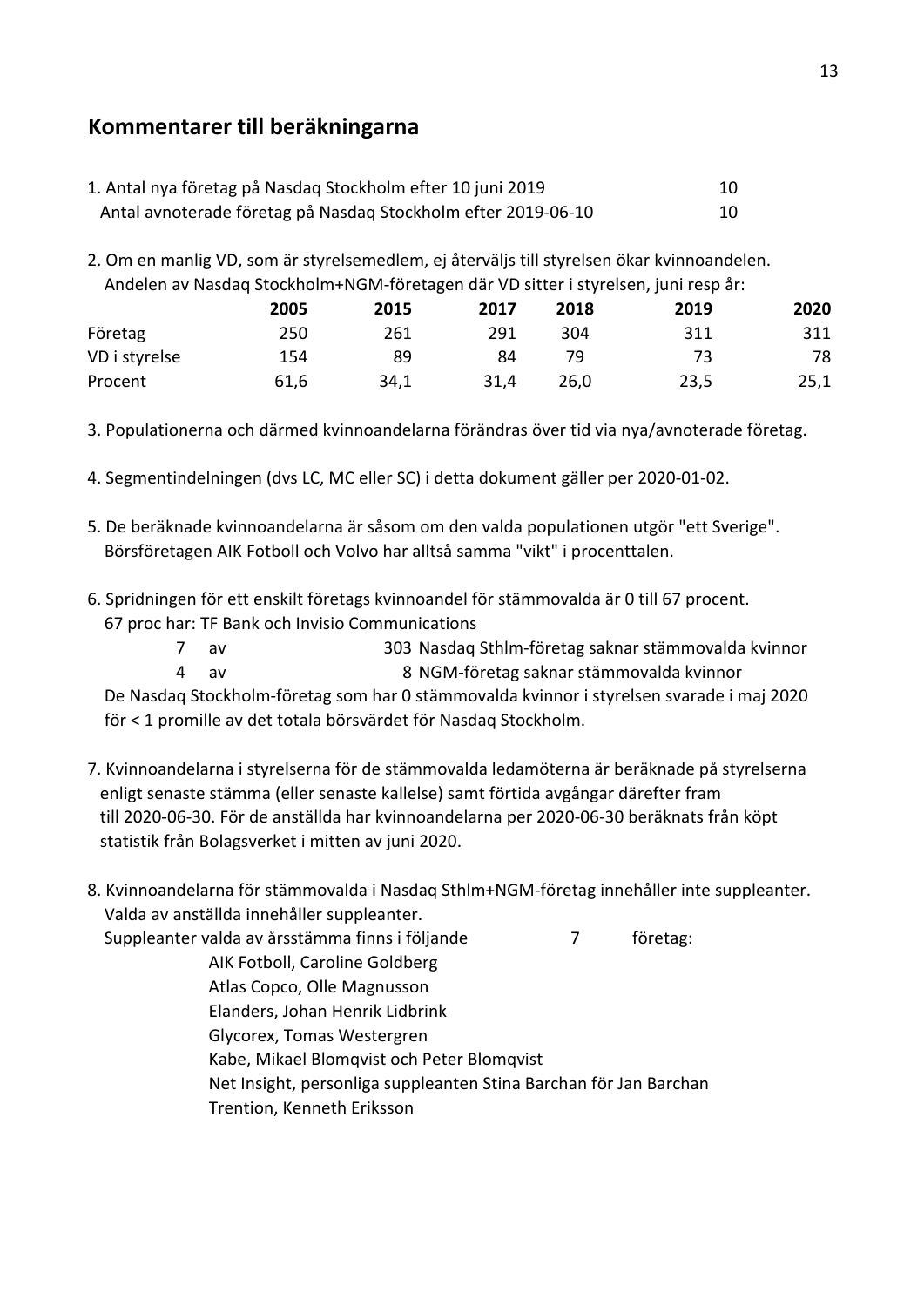| Nya företag               | Stämmovalda |                                    | Kvinnoandel 2020-06-30 |
|---------------------------|-------------|------------------------------------|------------------------|
|                           |             | Totalt antal varav kvinnor procent |                        |
| 1 CELLINK                 | 6           | 2                                  | 33                     |
| 2 Electrolux Professional | 7           | 3                                  | 43                     |
| 3 EQT                     | 8           | 3                                  | 38                     |
| 4 K-Fast Holding          | 6           | 1                                  | 17                     |
| 5 K2A Knaust & Andersson  | 7           | 1                                  | 14                     |
| 6 Pled Pharma             | 5           | 3                                  | 60                     |
| 7 Samhällsbygg. i Norden  | 7           | $\overline{2}$                     | 29                     |
| 8 Vicore Pharma           | 7           | 2                                  | 29                     |
| 9 Xbrane Biopharma        | 7           | 2                                  | 29                     |
| 10 Xspray Pharma          | 6           | 1                                  | 17                     |
| Summa                     | 66          | 20                                 | 30                     |

# **Populationens förändringar efter 2019-06-10**

| Avnoterade eller begärd ännu ej genomförd avnotering, eller byte till First North |  |  |  |
|-----------------------------------------------------------------------------------|--|--|--|
|                                                                                   |  |  |  |

| 1 Hembla                 | 6  | 3  | 50 |
|--------------------------|----|----|----|
| 2 Hemfosa                | 8  | 4  | 50 |
| 3 KappAhl                |    | 4  | 57 |
| 4 MQ                     |    | 4  | 57 |
| 5 Nuevolution            | 5  | 2  | 40 |
| 6 SBC Sveriges Bostadsr. | 6  | 1  | 17 |
| 7 Sportamore             | 5  | 2  | 40 |
| 8 Swedol                 | 5  | 1  | 20 |
| 9 Venue Retail Group     | 5  | 1  | 20 |
| 10 ICTA                  | 4  | O  | 0  |
| Summa                    | 58 | 22 | 38 |
|                          |    |    |    |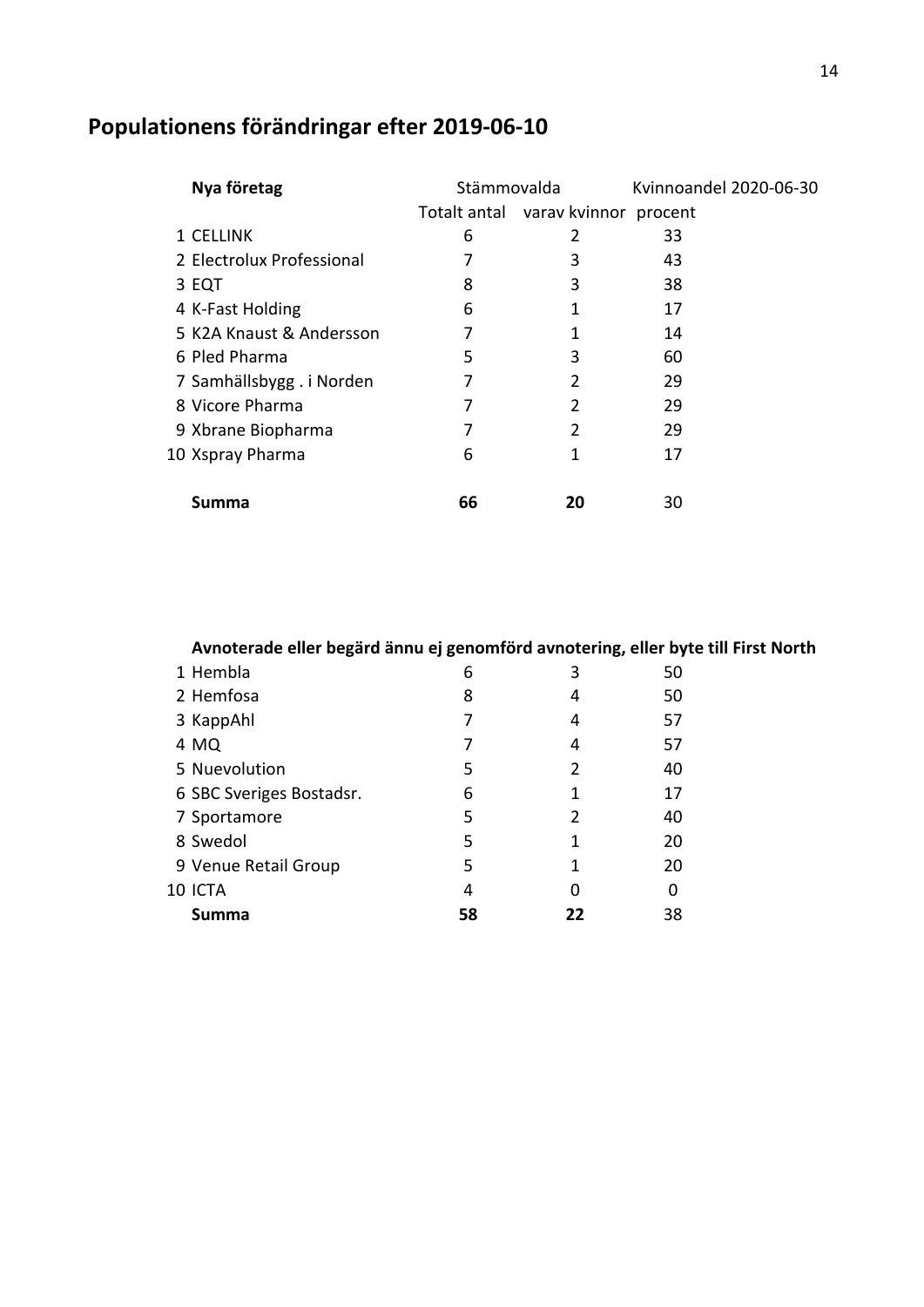### **Utlandsdomicilierade börsföretag**

**noterade på Nasdaq Stockholm**

|                            |           | VD i         | <b>Totalt</b> | Antal | Antal          |             |
|----------------------------|-----------|--------------|---------------|-------|----------------|-------------|
|                            |           | styrelsen    |               | Μ     | К              | <b>Proc</b> |
| 1 ABB                      | Large Cap |              | 11            | 9     | $\overline{2}$ | 18          |
| 2 Adapteo                  | Mid Cap   |              | 7             | 4     | 3              | 43          |
| 3 Africa Oil               | Mid Cap   |              | 7             | 5     | $\overline{2}$ | 29          |
| 4 Agromino                 | Small Cap |              | 3             | 3     | 0              | $\mathbf 0$ |
| 5 Ahlström-Munksjö         | Large Cap |              | 9             | 6     | 3              | 33          |
| 6 Arctic Paper             | Small Cap |              | 5             | 4     | $\mathbf 1$    | 20          |
| 7 Arion bank               | Large Cap |              | 7             | 4     | 3              | 43          |
| 8 Astra Zeneca             | Large Cap |              | 12            | 8     | 4              | 33          |
| 9 Autoliv                  | Large Cap | Ja           | 10            | 8     | $\overline{2}$ | 20          |
| 10 Better Collective       | Mid Cap   |              | 5             | 4     | $\mathbf 1$    | 20          |
| 11 Catena Media            | Mid Cap   |              | 6             | 6     | 0              | $\mathbf 0$ |
| 12 Cavotec                 | Mid Cap   |              | 6             | 5     | $\mathbf 1$    | 17          |
| 13 EnQuest                 | Mid Cap   |              | 8             | 7     | $\mathbf 1$    | 13          |
| 14 Etrion                  | Small Cap |              | 5             | 4     | 1              | 20          |
| 15 Fenix Outdoor           | Large Cap |              | 7             | 6     | $\mathbf 1$    | 14          |
| 16 Gaming Innovation Group | Small Cap |              | 5             | 5     | 0              | $\mathbf 0$ |
| 17 Intern. Petroleum Corp  | Mid Cap   |              | 8             | 7     | $\mathbf 1$    | 13          |
| 18 Josemaria Resources     | Mid Cap   | Ja           | 8             | 7     | 1              | 13          |
| 19 Kindred Group           | Large Cap |              | 6             | 5     | 1              | 17          |
| 20 Lucara Diamond          | Mid Cap   |              | 7             | 4     | 3              | 43          |
| 21 Lundin Gold             | Mid Cap   |              | 9             | 8     | 1              | 11          |
| 22 Lundin Mining           | Large Cap |              | 8             | 7     | $\mathbf 1$    | 13          |
| 23 Millicom                | Large Cap |              | 8             | 5     | 3              | 38          |
| 24 Nordea                  | Large Cap |              | 10            | 6     | 4              | 40          |
| 25 Nordic Waterproof       | Mid Cap   |              | 7             | 4     | 3              | 43          |
| 26 Semafo                  | Mid Cap   |              | 7             | 5     | $\overline{2}$ | 29          |
| 27 Stora Enso              | Large Cap |              | 9             | 7     | $\overline{2}$ | 22          |
| 28 TietoEVRY               | Large Cap |              | 10            | 9     | $\mathbf{1}$   | 10          |
| 29 Traton                  | Large Cap |              | 11            | 8     | 3              | 27          |
| 30 Veoneer                 | Large Cap |              | 8             | 7     | $\mathbf{1}$   | 13          |
| 31 Vostok New Ventures     | Mid Cap   |              | 6             | 4     | $\overline{2}$ | 33          |
| <b>Summa</b>               |           | $\mathbf{2}$ | 235           | 181   | 54             | 23          |

#### **Reflektioner:**

1. Företagen ovan ingår inte i huvudpopulationen

2. Kvinnoandelen i styrelserna är 23 procent

3. I 2 av 31 företag sitter VD i styrelsen (lägre andel än för Nasdaq Stockholm).

Källa: Holdings juni 2020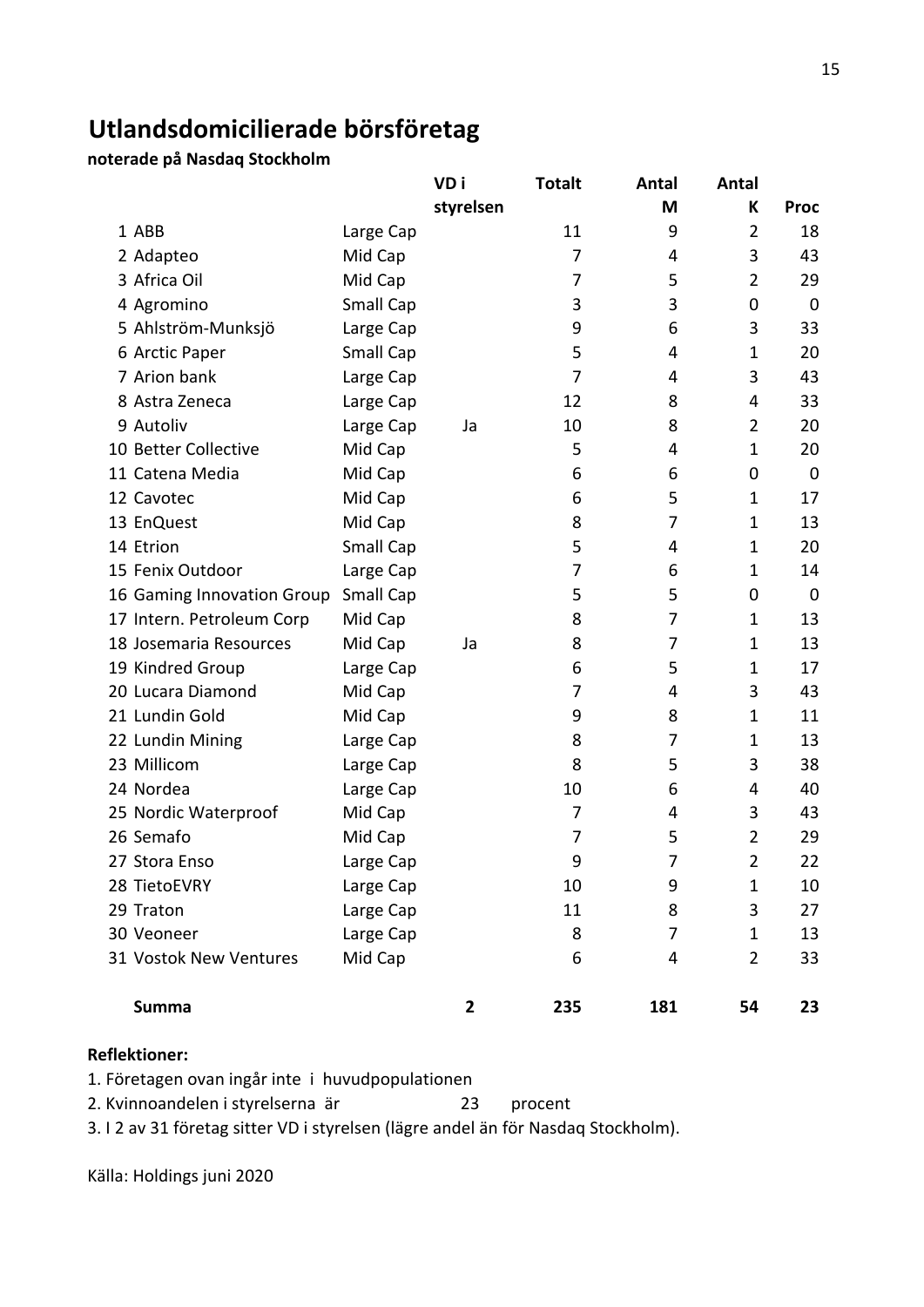# **Nya styrelseplatser sedan 2019-06-10**

(exkl nya företag)

| Företag               | Antal<br>nyinvalda | Män                        | <b>Kvinnor</b>          |
|-----------------------|--------------------|----------------------------|-------------------------|
| A <sub>3</sub>        | 1                  |                            | Anna Frick              |
| <b>Active Biotech</b> | 3                  | Axel Glasmacher            | Elaine Sullivan         |
| <b>Active Biotech</b> |                    | Aleksandar Danilovski      |                         |
| Addnode               | 1                  |                            | Kristina Willgård       |
| <b>AIK Fotboll</b>    | 3                  | Pär Henriksson             | Nazanin Vasegh Panah    |
| <b>AIK Fotboll</b>    |                    | <b>Ulf Nilsson</b>         |                         |
| Alfa-Laval            | $\overline{2}$     | Dennis Allan Jönsson       |                         |
| Alfa-Laval            |                    | Ray Mauritsson             |                         |
| <b>Alimak Group</b>   | 3                  | Johan Hjertonsson          | Petra Einarsson         |
| <b>Alimak Group</b>   |                    | Ole Jodahl                 |                         |
| Anoto Group           | $\overline{2}$     | Wonchan Lee                |                         |
| Anoto Group           |                    | Young Hee Song             |                         |
| Arise                 | 1                  | Johan Damne                |                         |
| Assa Abloy            | $\mathbf{1}$       | Joakim Weidemanis          |                         |
| <b>Atlas Copco</b>    | 2                  | <b>Gordon Riske</b>        | Anna Ohlsson-Leijon     |
| Atrium Ljungberg      | 1                  |                            | Gunilla Åstrand Berg    |
| Attendo               | 1                  |                            | <b>Suvi-Anne Siimes</b> |
| Avanza Bank Holding   | 3                  | Magnus Dybeck              | Ulrika Catharina Eklöf  |
| Avanza Bank Holding   |                    | Johan Roos                 |                         |
| Axfood                | 1                  | Carl Peter Christian Luiga |                         |
| Bactiguard            | 1                  |                            | Cecilia Edström         |
| <b>BE Group</b>       | 1                  | Mats O. Paulsson           |                         |
| Beijer Alma           | 1                  | Oskar Hellström            |                         |
| Beijer Ref            | 1                  | <b>Gregory Alcorn</b>      |                         |
| Bergman&Beving        | 3                  | Jörgen Wigh                |                         |
| Bergman&Beving        |                    | Fredrik Börjesson          |                         |
| Bergman&Beving        |                    | Alexander Wennergren Helm  |                         |
| Besquab               | 1                  |                            | Carola Lavén            |
| <b>Betsson</b>        | $\mathbf{1}$       | <b>Andrew McCue</b>        |                         |
| BillerudKorsnäs       | 1                  | Jan Svensson               |                         |
| <b>BioArctic</b>      | 1                  | Håkan Englund              |                         |
| <b>BioGaia</b>        | $\overline{2}$     |                            | Maryam Ghahremani       |
| <b>BioGaia</b>        |                    |                            | Vanessa Rothschild      |
| Bioinvent             | 1                  | Kristoffer Bissessar       |                         |
| <b>Biotage</b>        | 1                  |                            | Åsa Hedin               |
| <b>Boliden</b>        | 1                  |                            | Helene Biström          |
| <b>Bonava</b>         | $\overline{2}$     | Mats Jönsson               | Angela Langemar Olsson  |
| Bong                  | 1                  | Per Åhlgren                |                         |
| <b>Bravida</b>        | $\mathbf{1}$       |                            | Karin Stålhandske       |
| <b>Brinova</b>        | $\mathbf 1$        | Lennart Mauritzson         |                         |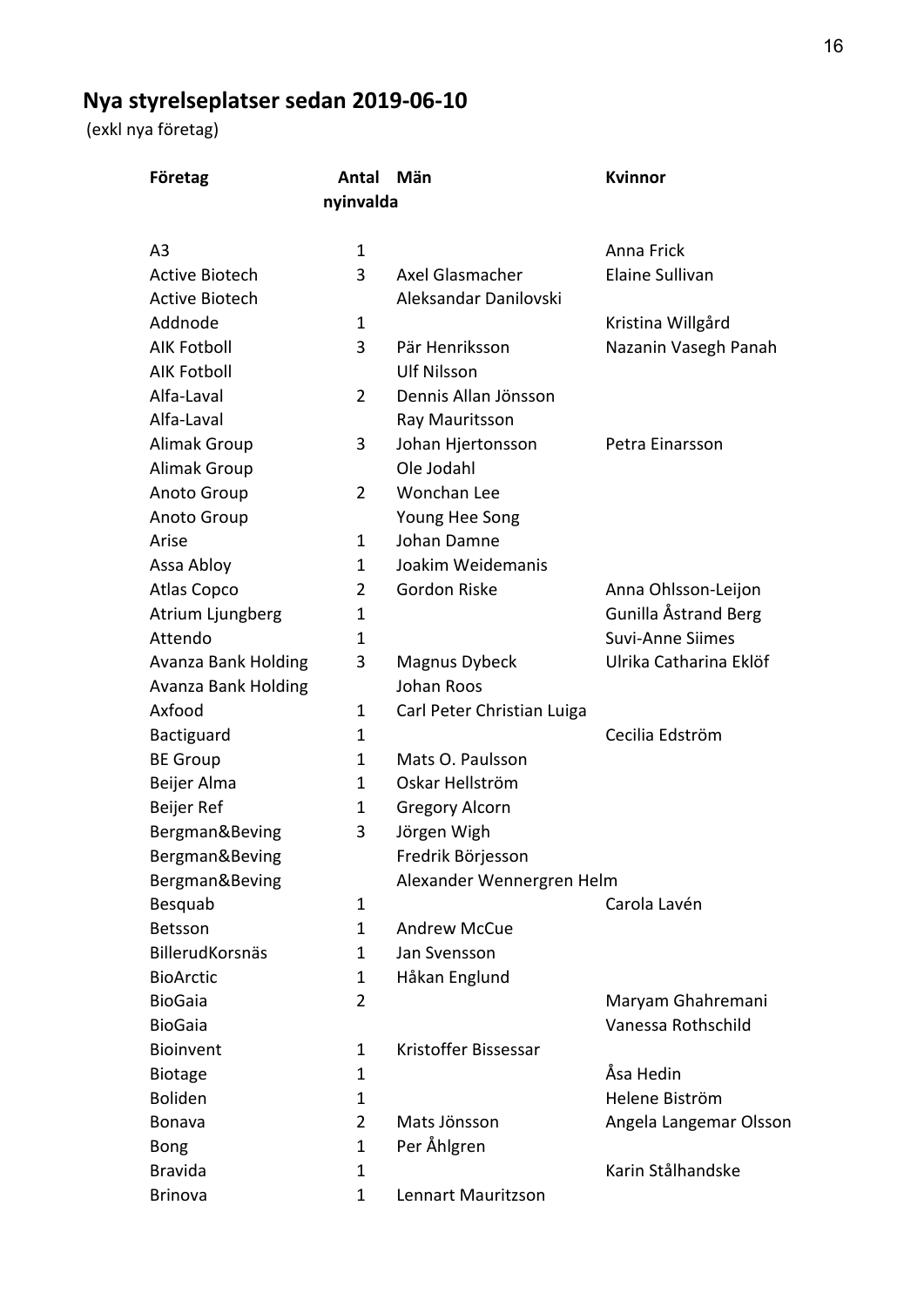| <b>Bufab</b>                   | $\overline{2}$ | Per-Arne Blomquist       |                           |
|--------------------------------|----------------|--------------------------|---------------------------|
| <b>Bufab</b>                   |                | <b>Bertil Persson</b>    |                           |
| <b>Bulten</b>                  | $\overline{2}$ |                          | Christina Hallin          |
| <b>Bulten</b>                  |                |                          | Karin Bachmann Gunnarsson |
| Bygghemma/BHG Grou             | 4              | Christian Bubenheim      |                           |
| Bygghemma/BHG Group            |                | Gustav Öhrn              |                           |
| Bygghemma/BHG Group            |                | <b>Niclas Thiel</b>      |                           |
| Bygghemma/BHG Group            |                | Niklas Ringby            |                           |
| <b>Byggmax</b>                 | 1              | Lars Ljungälv            |                           |
| Calliditas                     | 1              |                          | Molly Henderson           |
| Camurus                        | $\overline{2}$ | Ole Vahlgren             | Hege Hellström            |
| Castellum                      | $\overline{2}$ | Zdravko Markovski        |                           |
| Castellum                      |                | Joacim Sjöberg           |                           |
| Catella                        | $\overline{2}$ | <b>Tobias Alsborger</b>  |                           |
| Catella                        | $\overline{2}$ | Johan Claesson           |                           |
| Catena                         | $\overline{2}$ | Caesar Åfors             | Vesna Jovic               |
| CellaVision                    | $\mathbf{1}$   | <b>Mikael Worning</b>    |                           |
| Cloetta                        | $\mathbf{1}$   | Mikael Norman            |                           |
| Collector                      | 4              | <b>Marcus Hansson</b>    | Marie Elisabeth Osberg    |
| Collector                      |                | Bengt Edholm             |                           |
| Collector                      |                | Ulf Croona               |                           |
| Consilium                      | $\overline{2}$ | Sten Ankarcrona          |                           |
| Consilium                      |                | Erik Lindborg            |                           |
| <b>Corem Property Group</b>    | $\overline{2}$ | Magnus Uggla             | Katarina Klingspor        |
| Creades                        | 1              |                          | Hélène Barnekow           |
| <b>CTT Systems</b>             | $\mathbf 1$    |                          | Anna Höjer                |
| Diös                           | 1              | Tobias Lönnevall         |                           |
| Doro                           | $\overline{2}$ | Juha Mört                | Cecilia Ardström          |
| Duni                           | 4              | Morten Falkenberg        | Pia Askenström Marions    |
| Duni                           |                | Sven Knutsson            |                           |
| Duni                           |                | <b>Thomas Gustafsson</b> |                           |
| Eastnine                       | $\overline{2}$ | Christian Hermelin       | Ylva Westman Sarby        |
| Edgeware                       | $\overline{2}$ | <b>Rickard Blomqvist</b> |                           |
| Edgeware                       |                | <b>Erik Hallberg</b>     |                           |
| Electrolux                     | $\overline{2}$ | Henrik Henriksson        | Karin Overbeck            |
| <b>Empir Group</b>             | 1              | Bengt Lindström          |                           |
| Enea                           | 1              |                          | Charlotta Sund            |
| Fabege                         | 1              |                          | Emma Henriksson           |
| Fastpartner                    | 1              |                          | Katarina Staaf            |
| Formpipe                       | 1              | Martin Bjäringer         |                           |
| <b>G5 Entertainment</b>        | 1              | Marcus Segal             |                           |
| Garo                           | 1              | Ulf Hedlundh             |                           |
| <b>Glycorex Transplantatic</b> | 1              | <b>Christer Ahlberg</b>  |                           |
| <b>Green Landscaping</b>       | 1              | Tomas Bergström          |                           |
| Gränges                        | 1              | Fredrik Arp              |                           |
| Gunnebo                        | 1              | Panu Routila             |                           |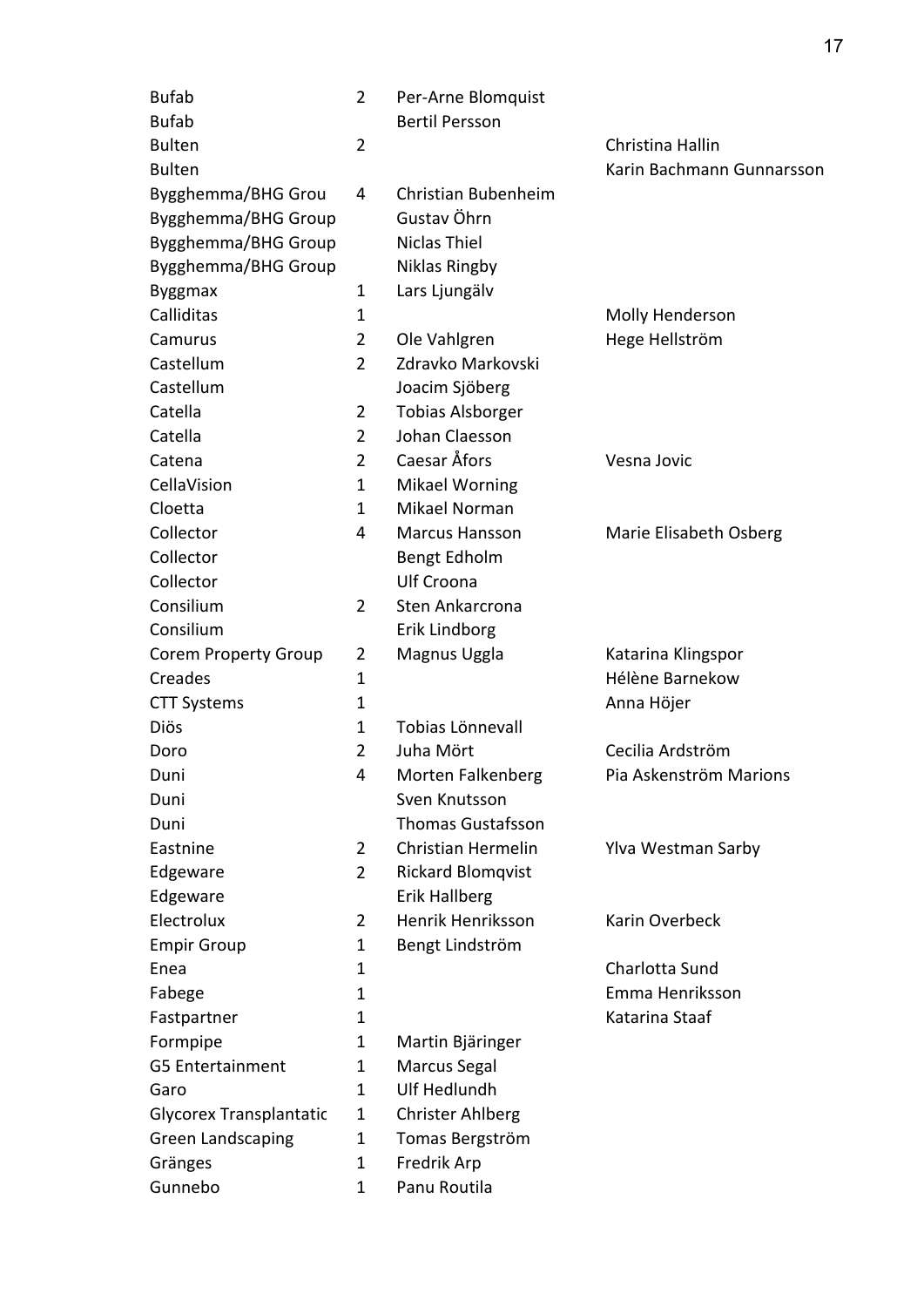Haldex 4 Stefan Charette Viveka Ekberg Haldex Håkan Karlsson Catharina Modahl Nilsson Handelsbanken 2 Ulf Riese Arja Taaveniku Hexagon 1 Patrick Söderlund Hexatronic Group 2 2 Helena Holmgren Hexatronic Group **Frida Westerberg Frida Westerberg** HiQ International 2 Johan Dozzi Katarina Axelsson Lindgren HMS Network 1 Niklas Edling Hoist Finance 1 Jacob Henrik Käll Humana 2 Anders Nyberg Karita Bekkemellem Husqvarna 1 Henric Andersson Immunicum 3 Sven Arne Andreasson Christine Lind Immunicum Helén Tuvesson Immunovia 1 Peter Höngård Andresen Industrivärden 1 Marika Fredriksson Infant Bacterial Th. 1 Robert Molander Interna. Eng. Skolan 2 Robert Clark Carola Lemne Inwido 2 Christer Wahlquist Kerstin Lindell ITAB Shop Concept 3 Roberto Monti Eva Anna Karlsson ITAB Shop Concept Ruthger de Vries JM 2 1 Camilla Krogh Kabe 1 Ulf Rostedt Karnov Group 1 1 Salla Vainio Karolinska Develoopme 1 Björn Cochlovius Karo Pharma 2 Kristofer Tonström Uta Kemmerich-Keil Kinnevik 1 1 Margaretha Cecilia Qvist Kungsleden 2 Fredrik Wirdenius Kungsleden Jonas Olavi Lagercrantz Group 1 Ulf Södergren Lammhults Design Grou 2 Stefan Persson Anna Stålenbring LeoVegas 5 Mathias Hallberg Helene Westholm LeoVegas Carl Larsson LeoVegas **Per Gunnar Norman** LeoVegas Torsten Söderberg Lifco 2 Dan Frohm Caroline af Ugglas LifeAssays 2 Martin Linde LifeAssays **Anders Ingvarsson** Lindab Intern. 2 Marcus Hedblom Lindab Intern. Staffan Pehrson Loomis 1 1 1 Jeannette Almberg Magnolia Bostad 1 annual 1 Anna-Greta Sjöberg MedCap 1 1 1 Nina Rawal Micro Systemation 1 Peter Gille Midway Holding 1 1 and 1 Susanne Persson Moberg Pharma 3 Peter Wolpert Moberg Pharma Fredrik Granström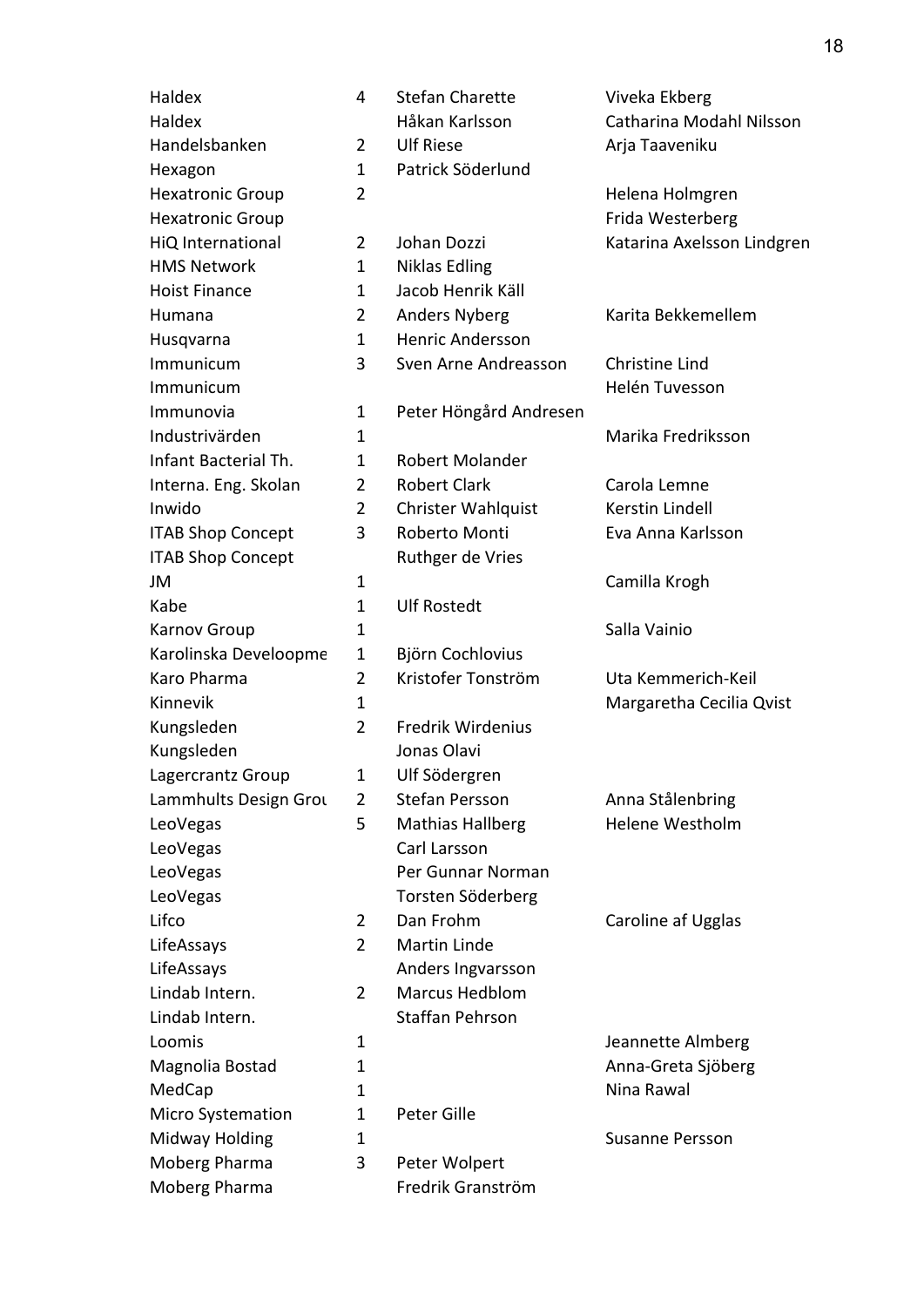| Moberg Pharma            |                | Andrew B. Hochman       |                                |
|--------------------------|----------------|-------------------------|--------------------------------|
| <b>Moment Group</b>      | 2              | Kenneth Engström        |                                |
| <b>Moment Group</b>      |                | Lars Johan von Essen    |                                |
| Momentum Group           | $\overline{2}$ | Johan Sjö               |                                |
| <b>Momentum Group</b>    |                | Göran Näsholm           |                                |
| <b>MTG</b>               | 3              | Chris Carvalho          | Marjorie Lao                   |
| <b>MTG</b>               |                |                         | Dawn Hudson                    |
| MultiQ International     | 1              | Emil Erik Hjalmarsson   |                                |
| <b>Munters</b>           | $\overline{2}$ | Håkan Buskhe            | Anna Westerberg                |
| Mycronic                 | 1              | Nan Arun Bansal         |                                |
| <b>NCC</b>               | $\overline{2}$ | Simon de Château        |                                |
| <b>NCC</b>               |                | Alf Göransson           |                                |
| <b>NENT Group</b>        | 1              |                         | Pernille Erenbjerg             |
| Net Insight              | 1              | Kjell Arvidsson         |                                |
| NetEnt                   | $\overline{2}$ | Mathias Hedlund         |                                |
| NetEnt                   |                | <b>Fredrik Erbing</b>   |                                |
| <b>NGS</b>               | 1              |                         | Helene Jansbo                  |
| Nibe Industrier          | 1              |                         | Jenny Sylvia Larsson           |
| Nobia                    | 3              | Jan Svensson            | Arja Taaveniku                 |
| Nobia                    |                | Carsten Rasmussen       |                                |
| Nolato                   | 1              | Erik Lynge-Jorlén       |                                |
| Nyfosa                   | 1              |                         | Jenny Wärmé                    |
| Oasmia Pharmac.          | 5              | Sven Rohmann            | Hege Hellström                 |
| Oasmia Pharmac.          |                | Anders Härfstrand       | <b>Birgit Stattin Norinder</b> |
| Oasmia Pharmac.          |                | Peter Zonabend          |                                |
| Opus Group               | 5              | François Dekker         | Katarina Åkerlind Bonde        |
| Opus Group               |                | Lothar Geilen           |                                |
| Opus Group               |                | Oliver Haarmaan         |                                |
| Opus Group               |                | Jonathan Laloum         |                                |
| Orexo                    | 2              | James Noble             | Nina Charlotte Hansson         |
| Pandox                   | $\mathbf 1$    | Jacob Asif Iqbal        |                                |
| Peab                     | 1              | Anders Runevad          |                                |
| Platzer Fastigh. Holding | 1              |                         | Anneli Jansson                 |
| Poolia                   | 1              | Per Wallentin           |                                |
| Prevas                   | 3              | Sven Ivar Mørch         | Ebba Fåhreaus                  |
|                          |                | Christer Parkegren      |                                |
| Proact IT Group          | 1              | Klas Erik Malmberg      |                                |
| Probi                    | $\mathbf 1$    |                         | Malin Ruijsenaars              |
| Projektengagemang Sw     | $\overline{2}$ | Jon Risfelt             | Christina Ragsten Pettersson   |
| Q-Linea                  | $\mathbf 1$    | Mario Pietro Gualano    |                                |
| <b>Resurs Holding</b>    | $\overline{2}$ |                         | Kristina Patek                 |
| <b>Resurs Holding</b>    |                |                         | Susanne Ehnbåge                |
| Saab                     | 1              | Micael Johansson        |                                |
| Sandvik                  | 2              | <b>Stefan Widing</b>    |                                |
| Sandvik                  |                | Kai Wärn                |                                |
| Scandi Standard          | 1              | Nils Henrik Hjalmarsson |                                |
|                          |                |                         |                                |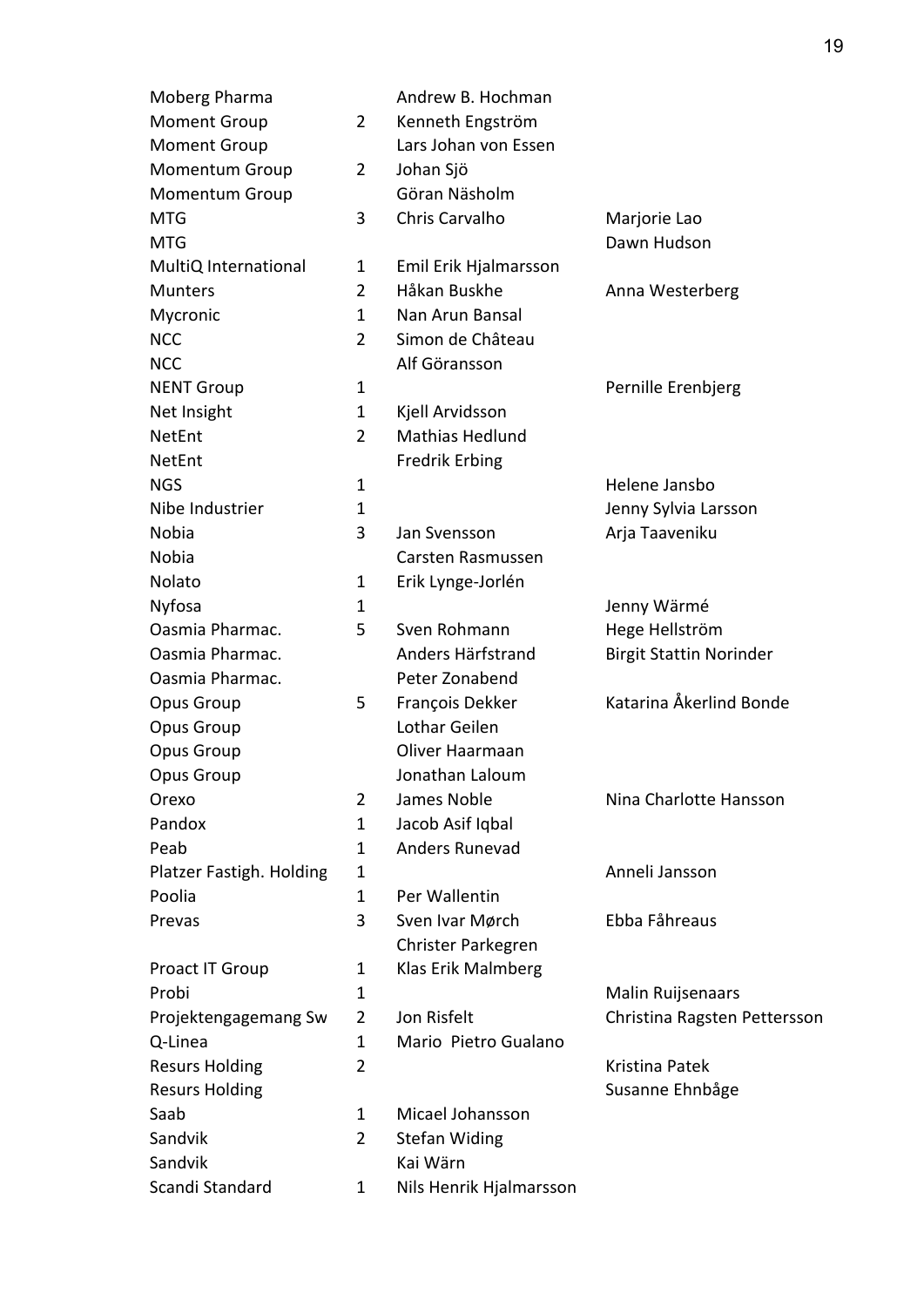| <b>Scandic Hotels Group</b> | 1              |                                   | Kristina Patek             |
|-----------------------------|----------------|-----------------------------------|----------------------------|
| Sectra                      | 1              | Jonas Yngvesson                   |                            |
| Sensys Gatso Group          | $\mathbf{1}$   | <b>Nishant Batra</b>              |                            |
| Serneke                     | 3              | Jan Johansson                     | Veronica Rörsgård          |
| Serneke                     |                | Per Åkerman                       |                            |
| <b>SinterCast</b>           | $\overline{2}$ | <b>Steve Gill</b>                 | Åsa Källenius              |
| Skanska                     | $\mathbf 1$    |                                   | Åsa Söderström Winberg     |
| <b>SKF</b>                  | 2              | Håkan Buskhe                      | Susanna Schneeberger       |
| SkiStar                     | 3              | Lars-Göran Dahl                   | Gunilla Rudebjer Blomqvist |
| <b>SkiStar</b>              |                | Anders Sundström                  |                            |
| Sotkamo Silver              | 2              | Sixten Sunabacka                  |                            |
| Sotkamo Silver              |                | Karri Olavi Alameri               |                            |
| <b>SSAB</b>                 | 1              |                                   | Annareetta Lumme-Timonen   |
| <b>SSM Holding</b>          | $\overline{2}$ | Bengt Kjell                       |                            |
| <b>SSM Holding</b>          |                | Krister Karlsson                  |                            |
| Starbreeze                  | $\mathbf 1$    |                                   | Anna Lagerborg             |
| Stendörren Fastigheter      | $\mathbf 1$    |                                   | Nisha Raghavan             |
| Svedbergs                   | 2              | Kristoffer Väliharju              | Susanne Lithander          |
| Swedbank                    | 6              | Bo Bengtsson                      | Biljana Pehrsson           |
| Swedbank                    |                | Göran Bengtsson                   |                            |
| Swedbank                    |                | <b>Bo Magnusson</b>               |                            |
| Swedbank                    |                | Hans Eckerström                   |                            |
| Swedbank                    |                | Bengt Erik Lindgren               |                            |
| <b>Swedish Match</b>        | $\mathbf{1}$   | Alexander Lacik                   |                            |
| Swedish Orphan              | 1              | Staffan Schüberg                  |                            |
| Systemair                   | 1              |                                   | Gunilla Spongh             |
| Telia Company               | 2              |                                   | Ingrid Åkesson Bonde       |
| Telia Company               |                |                                   | Jeanette Jaeger            |
| <b>Tethys Oil</b>           | 1              | Klas Brand                        |                            |
| TF Bank                     | 3              | John Bremer                       | Sara Mindus                |
| <b>TF Bank</b>              |                |                                   | Mari Thjomoe               |
| <b>Thule Group</b>          | 1              |                                   | Therese Reuterswärd        |
| <b>Traction</b>             | $\overline{2}$ | Henrik Lange                      |                            |
| <b>Traction</b>             |                | Jonas Olavi                       |                            |
| Trention                    | 2              | Linus Johansson                   |                            |
| <b>Trention</b>             |                | Kenneth Eriksson                  |                            |
| <b>Troax Group</b>          | 1              | Anders Mörck                      |                            |
| <b>VBG Group</b>            | 1              |                                   | Anna Stålenbring           |
| Vicore Pharma Holding       | 2              | Michael Jensen                    | Marie Heidi Hunter         |
| Vitrolife                   | 1              |                                   | Karen Lykke Sœrensen       |
| Volvo                       | $\mathbf 1$    | Kurt Jofs                         |                            |
| Wallenstam                  | $\overline{2}$ | Lars-Åke Bokenberger              |                            |
| Wallenstam                  |                | Anders Mikael Folkesson Söderlund |                            |
| <b>Wise Group</b>           | 3              | Håkan Stefan Mahlstein            | Ingrid Lindquist           |
| <b>Wise Group</b>           |                | Jon Persson                       |                            |
| Xbrane Biopharma            | 1              | Mats Thorén                       |                            |
|                             |                |                                   |                            |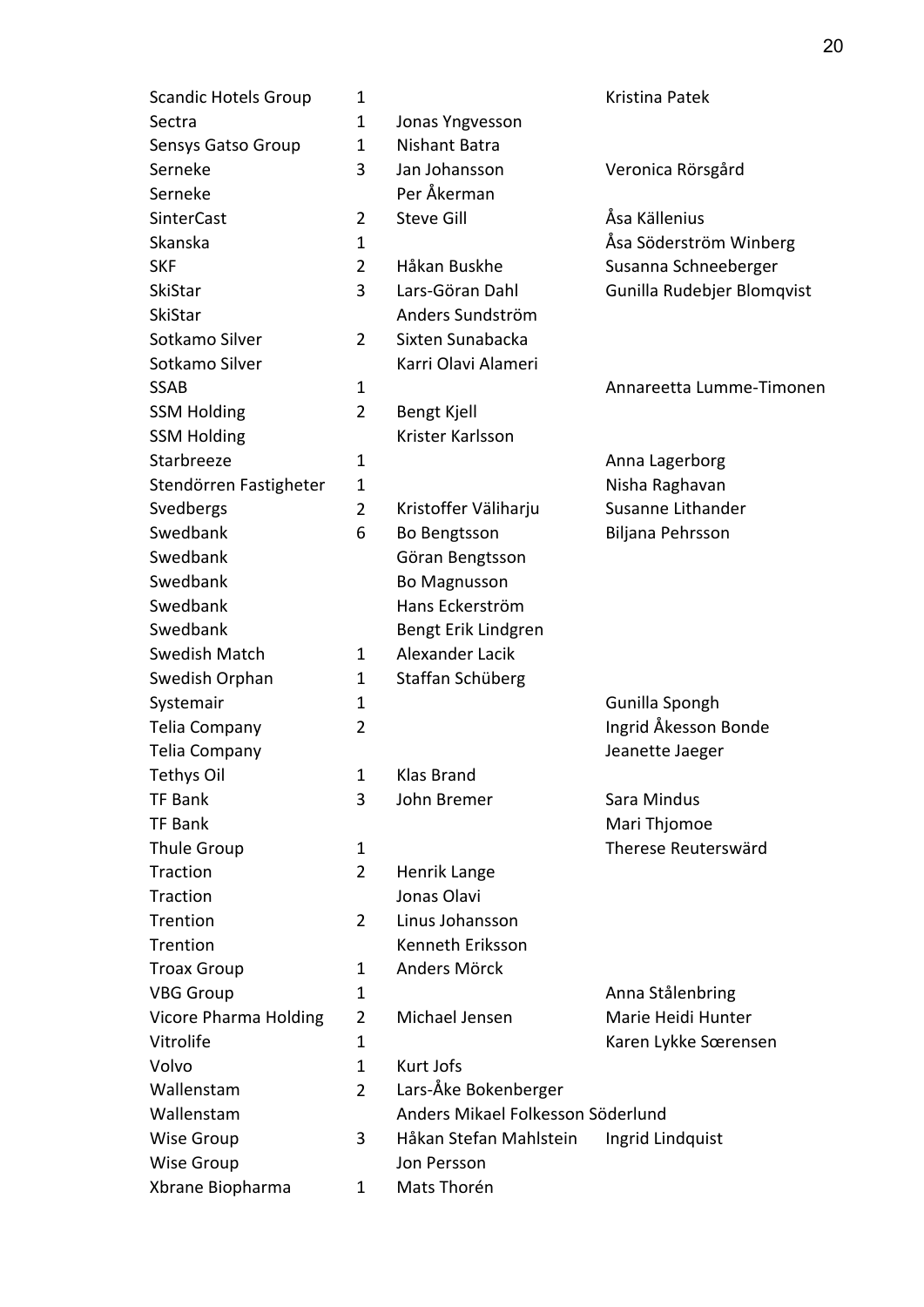|       | <b>Totalantal</b>                                 | varav antal                                                      |     | Procent |
|-------|---------------------------------------------------|------------------------------------------------------------------|-----|---------|
|       | nyinvalda                                         | kvinnor                                                          |     | kvinnor |
| Summa | 271                                               | 96                                                               |     |         |
|       |                                                   | Kvinnoprocent av nyinvalda styrelseledamöter juli 2019-juni 2020 |     | 35,4    |
|       | Jämförelsesiffra för perioden juli 2018-juni 2019 |                                                                  |     | 36,7    |
|       | Antal företag som valt in nya ledamöter           |                                                                  | 163 |         |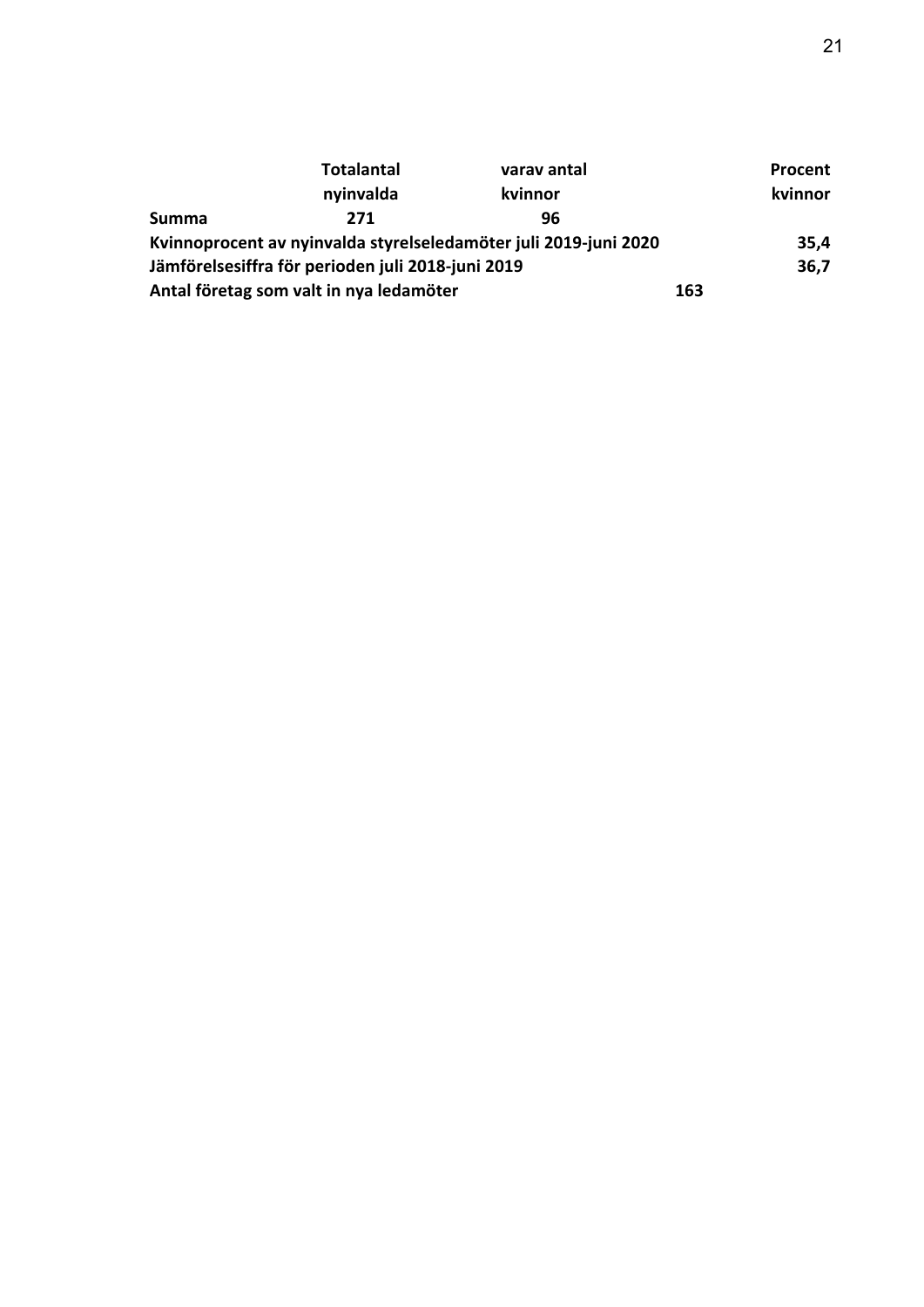# **Ägarberoende styrelseledamöter juni 2020**

### **Alla ledamöter**

|           | Antal   | Antal styrelseledamöter |         |     | Proc kvinnor |
|-----------|---------|-------------------------|---------|-----|--------------|
|           | företag | Tot                     | М       |     |              |
| Alla      | 311     | 1994                    | 1 3 0 3 | 691 | 34,7         |
| varav     |         |                         |         |     |              |
| LC.       | 86      | 658                     | 404     | 254 | 38,6         |
| MC+SC+NGM | 226     | 1 3 3 6                 | 899     | 437 | 32,7         |

## **varav Ägarberoende**

|              | Antal   | Antal styrelseledamöter |     |     | Proc kvinnor |
|--------------|---------|-------------------------|-----|-----|--------------|
|              | företag | Tot                     | м   |     |              |
| Alla företag | 311     | 543                     | 441 | 102 | 18,8         |
| varav        |         |                         |     |     |              |
| LC           | 86      | 192                     | 140 | 52  | 27,1         |
| MC+SC+NGM    | 225     | 351                     | 301 | 50  | 14,2         |

## **Ägaroberoende**

|                       | Antal   | Antal styrelseledamöter |     |     | Proc kvinnor |
|-----------------------|---------|-------------------------|-----|-----|--------------|
|                       | företag | Tot                     | М   |     |              |
| Alla företag<br>varav | 311     | 1451                    | 862 | 589 | 40,6         |
| LC                    | 86      | 466                     | 264 | 202 | 43,3         |
| MC+SC+NGM             | 225     | 985                     | 598 | 387 | 39,3         |

### **Källa: Holdings för ägarberoende ledamöter**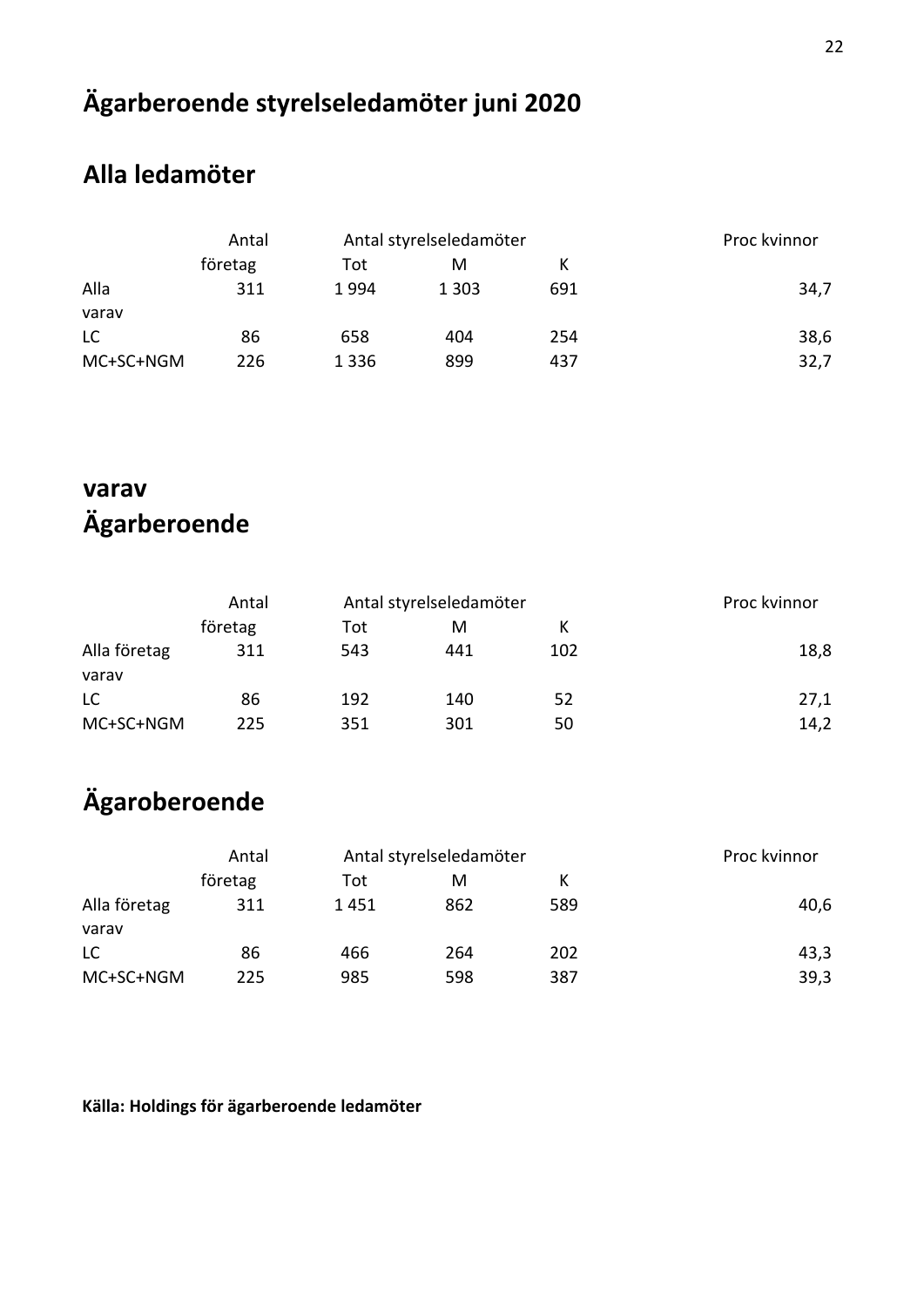## **Kvinnoandel av ägarberoende styrelseledamöter 2020-06-30**

(exklusive NGM)

### **Populationen: NASDAQ Stockholm**

|                                 | Ägarberoende antal |             |              |  |
|---------------------------------|--------------------|-------------|--------------|--|
|                                 | Män Kvinnor        |             |              |  |
| A3 Allmänna                     | $\overline{2}$     | 0           | 1 Small Cap  |  |
| AAK                             | 1                  | 2           | 2 Large Cap  |  |
| AcadeMedia                      | 2                  | 0           | 3 Mid Cap    |  |
| <b>Actic Group</b>              | $\overline{2}$     | 0           | 4 Small Cap  |  |
| <b>Active Biotech</b>           | 0                  | 0           | 5 Small Cap  |  |
| AddLife                         | 2                  | 0           | 6 Mid Cap    |  |
| Addnode Group                   | 1                  | 0           | 7 Mid Cap    |  |
| Addtech                         | $\overline{2}$     | $\mathbf 1$ | 8 Large Cap  |  |
| Alfa Laval                      | $\overline{2}$     | 0           | 9 Large Cap  |  |
| <b>Alimak Group</b>             | 1                  | 0           | 10 Mid Cap   |  |
| Alligator Bioscience            | 0                  | 0           | 11 Mid Cap   |  |
| Ambea                           | 2                  | 0           | 12 Mid Cap   |  |
| <b>Anoto Group</b>              | 1                  | 0           | 13 Small Cap |  |
| <b>AQ</b> Group                 | $\overline{2}$     | 0           | 14 Mid Cap   |  |
| Arise                           | 1                  | 0           | 15 Small Cap |  |
| Arjo                            | 2                  | 0           | 16 Large Cap |  |
| Ascelia Pharma                  | 3                  | 0           | 17 Small Cap |  |
| Assa Abloy                      | $\overline{2}$     | 2           | 18 Large Cap |  |
| <b>Atlas Copco</b>              | 4                  | 1           | 19 Large Cap |  |
| Atrium Ljungberg                | $\overline{2}$     | 0           | 20 Large Cap |  |
| Attendo                         | $\overline{2}$     | 1           | 21 Large Cap |  |
| Avanza Bank Holding             | 6                  | 2           | 22 Large Cap |  |
| Axfood                          | 2                  | 2           | 23 Large Cap |  |
| <b>B3 Consulting Group</b>      | $\mathbf 1$        | 0           | 24 Small Cap |  |
| <b>Bactiguard Holding</b>       | $\overline{2}$     | 0           | 25 Small Cap |  |
| <b>Balco Group</b>              | $\overline{2}$     | 0           | 26 Small Cap |  |
| <b>Balder</b>                   | $\overline{2}$     | 0           | 27 Large Cap |  |
| <b>BE Group</b>                 | 1                  | 0           | 28 Small Cap |  |
| Beijer Alma                     | $\overline{2}$     | 0           | 29 Mid Cap   |  |
| <b>Beijer Electronics Group</b> | 1                  | 0           | 30 Small Cap |  |
| Beijer Ref                      | 4                  | 0           | 31 Large Cap |  |
| Bergman & Beving                | $\overline{2}$     | 1           | 32 Mid Cap   |  |
| Bergs Timber                    | $\overline{2}$     | 0           | 33 Small Cap |  |
| Besqab                          | 1                  | 0           | 34 Mid Cap   |  |
| Betsson                         | $\overline{2}$     | 0           | 35 Large Cap |  |
| <b>BHG Group</b>                | 1                  | 0           | 36 Mid Cap   |  |
| <b>Bilia</b>                    | 3                  | 1           | 37 Mid Cap   |  |
| BillerudKorsnäs                 | $\overline{2}$     | 0           | 38 Large Cap |  |
| <b>BioArctic</b>                | $\overline{2}$     | 0           | 39 Mid Cap   |  |
| <b>BioGaia</b>                  | $\mathbf 1$        | 1           | 40 Mid Cap   |  |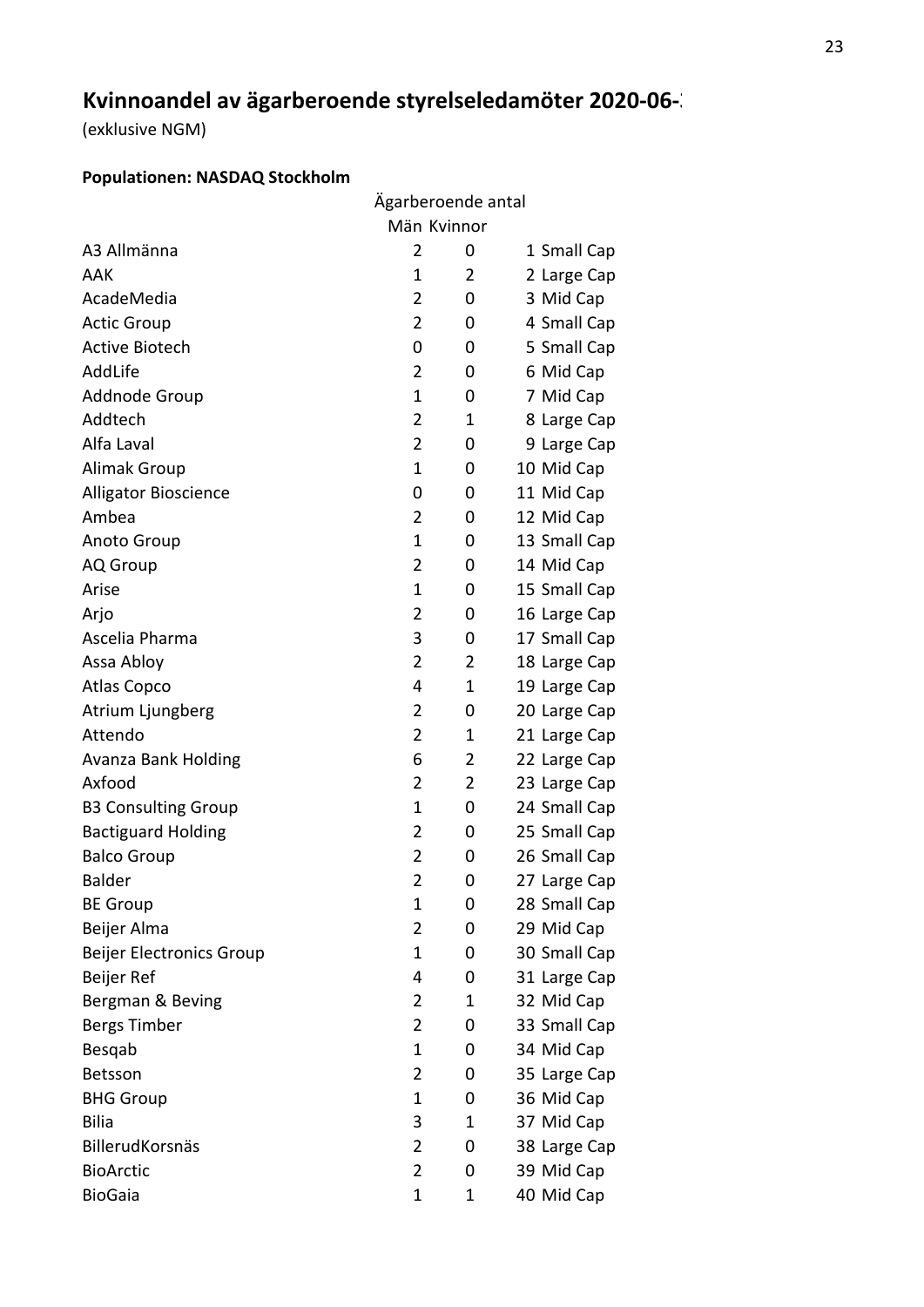| <b>Biolnvent International</b>         | 1              | 0           | 41 Small Cap |
|----------------------------------------|----------------|-------------|--------------|
| <b>Biotage</b>                         | 0              | 0           | 42 Mid Cap   |
| Björn Borg                             | 0              | 0           | 43 Small Cap |
| <b>Boliden</b>                         | 0              | $\mathbf 1$ | 44 Large Cap |
| Bonava                                 | 0              | 1           | 45 Large Cap |
| <b>Bone Support Holding</b>            | 1              | 0           | 46 Small Cap |
| <b>Bong</b>                            | 3              | 0           | 47 Small Cap |
| <b>Boozt Fashion</b>                   | 1              | 0           | 48 Mid Cap   |
| <b>Boule Diagnostics</b>               | $\mathbf 1$    | 0           | 49 Small Cap |
| <b>Bravida Holding</b>                 | 0              | 0           | 50 Large Cap |
| <b>Brinova Fastigheter</b>             | 2              | 0           | 51 Small Cap |
| <b>BTS Group</b>                       | 1              | 0           | 52 Mid Cap   |
| <b>Bufab</b>                           | 1              | 1           | 53 Mid Cap   |
| <b>Bulten</b>                          | 1              | 0           | 54 Mid Cap   |
| <b>Bure Equity</b>                     | 2              | 0           | 55 Mid Cap   |
| <b>Byggmax Group</b>                   | 0              | 0           | 56 Mid Cap   |
| C-Rad                                  | 1              | 0           | 57 Small Cap |
| <b>Calliditas Therapeutics</b>         | $\overline{2}$ | 0           | 58 Mid Cap   |
| Camurus                                | $\overline{2}$ | $\mathbf 1$ | 59 Mid Cap   |
| Cantargia                              | 0              | 0           | 60 Small Cap |
| Castellum                              | $\overline{2}$ | 0           | 61 Large Cap |
| Catella                                | $\overline{2}$ | 0           | 62 Mid Cap   |
| Catena                                 | $\overline{2}$ | 0           | 63 Mid Cap   |
| CellaVision                            | $\mathbf 1$    | 0           | 64 Mid Cap   |
| <b>CELLINK</b>                         | 1              | 0           | 65 Mid Cap   |
| <b>Christian Berner Tech Trade</b>     | 1              | 0           | 66 Small Cap |
| Clas Ohlson                            | $\overline{2}$ | 0           | 67 Mid Cap   |
| Cloetta                                | 1              | 1           | 68 Mid Cap   |
| Collector                              | 4              | 1           | 69 Mid Cap   |
| Concentric                             | 0              | 0           | 70 Mid Cap   |
| Concordia Maritime                     | 2              | 0           | 71 Small Cap |
| Consilium                              | $\overline{2}$ | 1           | 72 Small Cap |
| <b>Coor Service Management Holding</b> | 0              | 0           | 73 Mid Cap   |
| <b>Corem Property Group</b>            | 2              | 1           | 74 Mid Cap   |
| Creades                                | 2              | 0           | 75 Mid Cap   |
| <b>CTT Systems</b>                     | 2              | 1           | 76 Small Cap |
| Dedicare Group                         | $\overline{2}$ | 0           | 77 Small Cap |
| Diös                                   | $\overline{2}$ | 0           | 78 Mid Cap   |
| Dometic Group                          | 0              | 0           | 79 Large Cap |
| Doro                                   | 1              | 1           | 80 Small Cap |
| Duni                                   | 2              | 0           | 81 Mid Cap   |
| Duroc                                  | 1              | 1           | 82 Small Cap |
| Dustin Group                           | 1              | 2           | 83 Mid Cap   |
| Eastnine                               | 1              | 0           | 84 Mid Cap   |
| Edgeware                               | 2              | 0           | 85 Small Cap |
| Elanders                               | 2              | 1           | 86 Mid Cap   |
|                                        |                |             |              |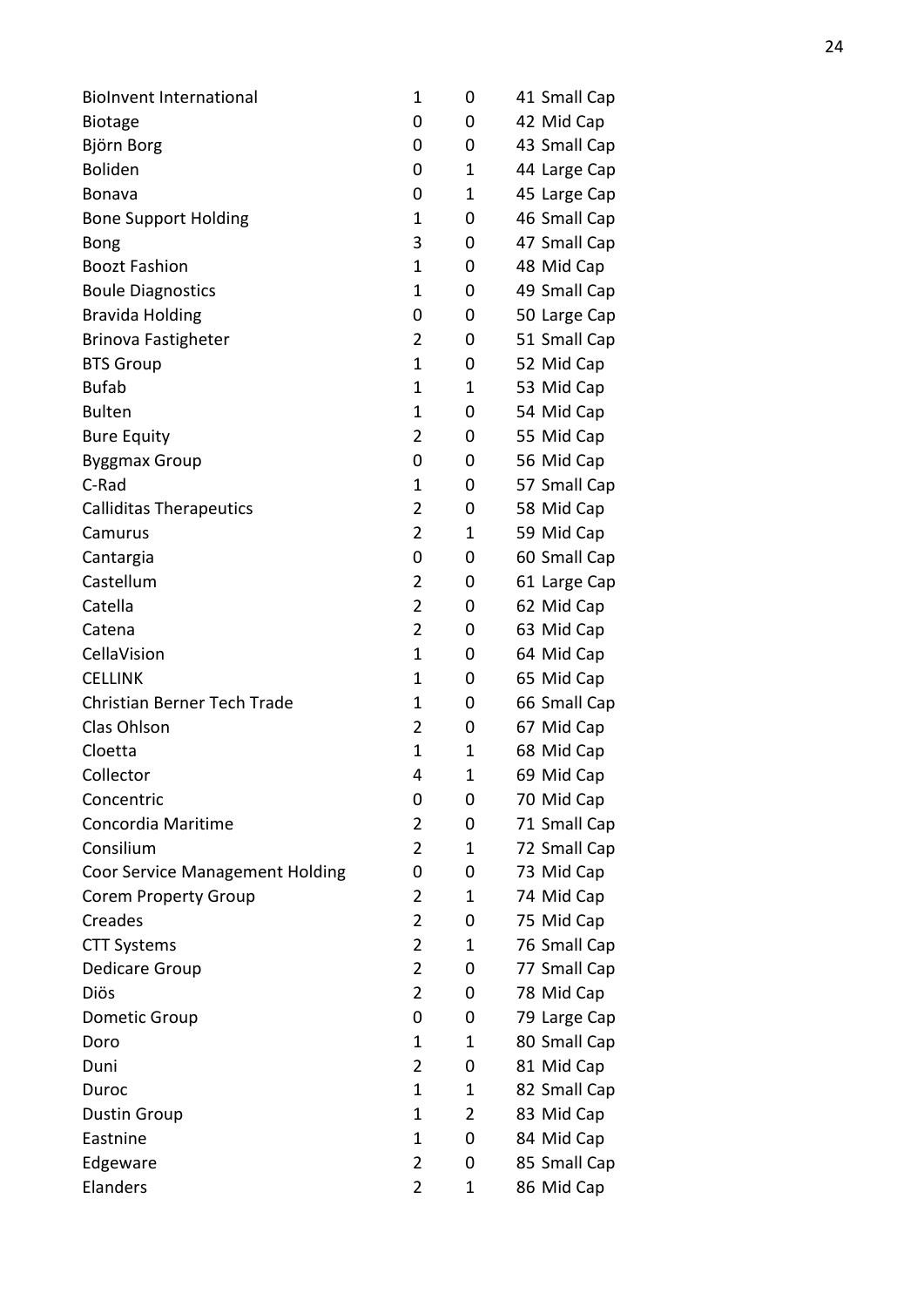| ElectraGruppen                 | 1              | 0              | 87 Small Cap  |
|--------------------------------|----------------|----------------|---------------|
| Electrolux                     | 1              | 3              | 88 Large Cap  |
| <b>Electrolux Professional</b> | 1              | 0              | 89 Large Cap  |
| Elekta                         | $\mathbf 1$    | 1              | 90 Large Cap  |
| Elos Medtech                   | 0              | 0              | 91 Small Cap  |
| Eltel                          | 1              | 0              | 92 Mid Cap    |
| <b>Empir Group</b>             | 1              | 1              | 93 Small Cap  |
| Endomines                      | 1              | 0              | 94 Small Cap  |
| Enea                           | 0              | 1              | 95 Mid Cap    |
| Eniro                          | 0              | 0              | 96 Small Cap  |
| <b>Eolus Vind</b>              | 1              | 0              | 97 Mid Cap    |
| Epiroc                         | $\overline{2}$ | 0              | 98 Large Cap  |
| <b>Episurf Medical</b>         | 0              | 0              | 99 Small Cap  |
| EQT                            | $\overline{2}$ | 0              | 100 Large Cap |
| Ericsson                       | $\overline{2}$ | 2              | 101 Large Cap |
| Essity                         | 1              | 0              | 102 Large Cap |
| <b>Evolution Gaming Group</b>  | 3              | 0              | 103 Large Cap |
| eWork Group                    | 3              | 0              | 104 Small Cap |
| Fabege                         | 0              | 0              | 105 Large Cap |
| Fagerhult                      | 3              | 0              | 106 Mid Cap   |
| FastPartner                    | 1              | 0              | 107 Large Cap |
| Feelgood                       | 1              | 0              | 108 Small Cap |
| Ferronordic                    | 1              | 0              | 109 Mid Cap   |
| <b>Fingerprint Cards</b>       | 0              | 0              | 110 Mid Cap   |
| FM Mattsson Mora Group         | 1              | 0              | 111 Small Cap |
| FormPipe Software              | $\overline{2}$ | 2              | 112 Small Cap |
| <b>G5 Entertainment</b>        | 0              | 0              | 113 Mid Cap   |
| Garo                           | 3              | 0              | 114 Mid Cap   |
| Getinge                        | 3              | 0              | 115 Large Cap |
| <b>GHP Specialty Care</b>      | 2              | 0              | 116 Small Cap |
| <b>Green Landscaping</b>       | 3              | 0              | 117 Small Cap |
| Gränges                        | 0              | 0              | 118 Mid Cap   |
| Gunnebo                        | $\overline{2}$ | 0              | 119 Mid Cap   |
| H&M                            | $\overline{2}$ | 0              | 120 Large Cap |
| Haldex                         | 0              | 0              | 121 Mid Cap   |
| Handelsbanken                  | 2              | 0              | 122 Large Cap |
| Handicare Group                | 3              | 0              | 123 Mid Cap   |
| Hanza Holding                  | $\overline{2}$ | 0              | 124 Mid Cap   |
| Hansa Biopharma                | 0              | 0              | 125 Small Cap |
| Havsfrun Investment            | 1              | 0              | 126 Small Cap |
| <b>Heba Fastighets</b>         | 1              | 0              | 127 Mid Cap   |
| Hexagon                        | 1              | 3              | 128 Large Cap |
| <b>Hexatronic Group</b>        | 1              | 0              | 129 Mid Cap   |
| Hexpol                         | $\overline{2}$ | $\overline{2}$ | 130 Large Cap |
| HiQ International              | 0              | 0              | 131 Mid Cap   |
| <b>HMS Networks</b>            | 1              | 0              | 132 Mid Cap   |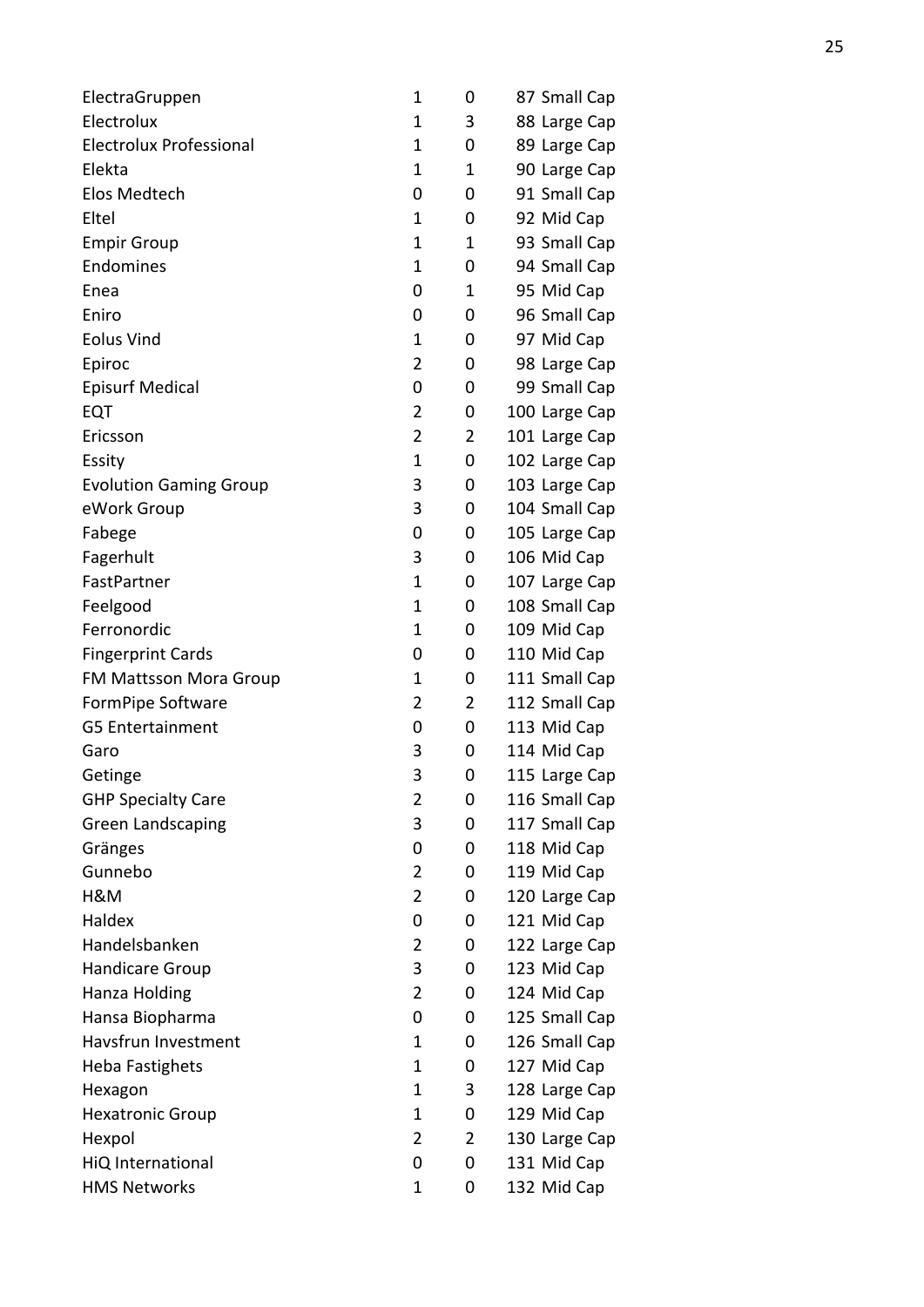| <b>Hoist Finance</b>                 | 1              | 0 | 133 Mid Cap   |
|--------------------------------------|----------------|---|---------------|
| Holmen                               | $\overline{2}$ | 2 | 134 Large Cap |
| Hufvudstaden                         | 3              | 1 | 135 Large Cap |
| Humana                               | $\overline{2}$ | 0 | 136 Mid Cap   |
| Husqvarna                            | 3              | 1 | 137 Large Cap |
| I.A.R. Systems Group                 | 0              | 0 | 138 Mid Cap   |
| ICA Gruppen                          | 4              | 1 | 139 Large Cap |
| <b>Image Systems</b>                 | 1              | 0 | 140 Small Cap |
| Immunicum                            | 0              | 0 | 141 Small Cap |
| Immunovia                            | 1              | 0 | 142 Mid Cap   |
| Industrivärden                       | 3              | 1 | 143 Large Cap |
| Indutrade                            | $\overline{2}$ | 1 | 144 Large Cap |
| <b>Infant Bacterial Therapeutics</b> | $\overline{2}$ | 0 | 145 Mid Cap   |
| Instalco Intressenter                | 0              | 0 | 146 MidCap    |
| Internationella Engelska Skolan      | $\overline{2}$ | 0 | 147 Mid Cap   |
| Intrum                               | 4              | 0 | 148 Large Cap |
| Investor                             | $\overline{2}$ | 0 | 149 Large Cap |
| <b>Invisio Communications</b>        | 1              | 0 | 150 Mid Cap   |
| Inwido                               | 0              | 0 | 151 Mid Cap   |
| <b>ITAB Shop Concept</b>             | 4              | 2 | 152 Mid Cap   |
| JM                                   | 0              | 1 | 153 Large Cap |
| John Mattson Fastigheter             | 1              | 0 | 154 Mid Cap   |
| <b>K-Fast Holding</b>                | 4              | 0 | 155 Mid Cap   |
| K2A Knaust & Andersson               | 4              | 0 | 156 MidCap    |
| Kabe                                 | 3              | 2 | 157 Small Cap |
| Karnov Group                         | 1              | 0 | 158 Mid Cap   |
| Karo Pharma                          | 1              | 0 | 159 Mid Cap   |
| Karolinska Development               | 1              | 1 | 160 Small Cap |
| Kinnevik                             | 1              | 0 | 161 Large Cap |
| Klövern                              | 1              | 1 | 162 Large Cap |
| Knowit                               | 0              | 0 | 163 Mid Cap   |
| Kungsleden                           | 0              | 0 | 164 Large Cap |
| Lagercrantz Group                    | 2              | 0 | 165 Mid Cap   |
| Lammhults Design Group               | 1              | 0 | 166 Small Cap |
| Latour                               | 3              | 0 | 167 Large Cap |
| LeoVegas                             | 4              | 1 | 168 Mid Cap   |
| Lifco                                | 3              | 0 | 169 Large Cap |
| Lime Technologies                    | 1              | 1 | 170 Small Cap |
| Lindab International                 | 1              | 0 | 171 Mid Cap   |
| Loomis                               | 0              | 0 | 172 Large Cap |
| Lundbergs                            | 3              | 2 | 173 Large Cap |
| Lundin Energy                        | 3              | 0 | 174 Large Cap |
| Magnolia Bostad                      | 2              | 0 | 175 Small Cap |
| Malmbergs Elektriska                 | 1              | 1 | 176 Small Cap |
| MedCap                               | $\mathbf 1$    | 1 | 177 Small cap |
| Medicover                            | 3              | 0 | 178 Large Cap |
|                                      |                |   |               |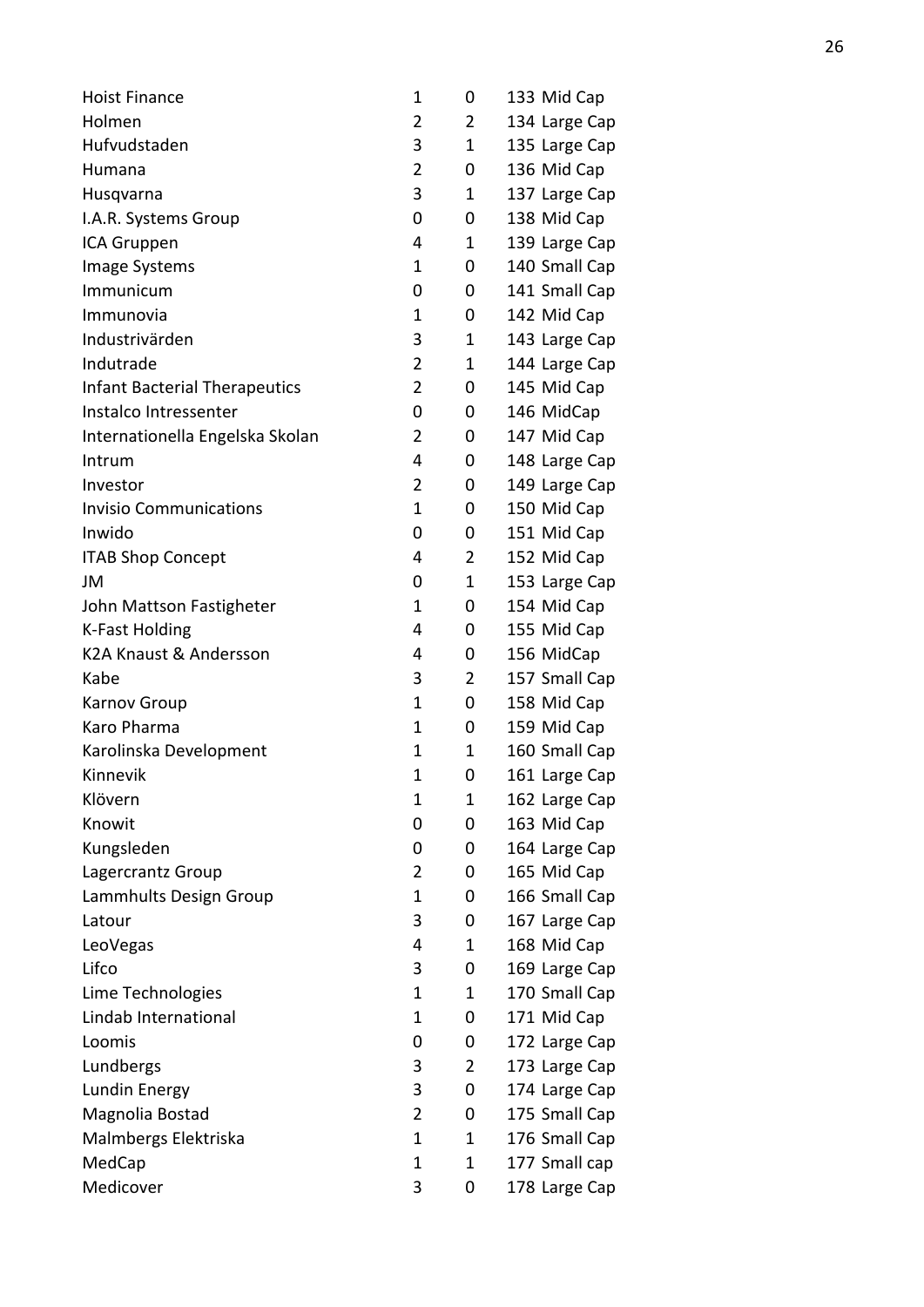| Medivir                                   | 0              | 0            | 179 Small Cap |
|-------------------------------------------|----------------|--------------|---------------|
| Mekonomen                                 | $\overline{2}$ | 0            | 180 Mid Cap   |
| <b>Micro Systemation</b>                  | 1              | 0            | 181 Small Cap |
| Midsona                                   | 1              | 0            | 182 Mid Cap   |
| Midway Holding                            | 2              | 0            | 183 Small Cap |
| <b>MIPS</b>                               | 1              | 0            | 184 Mid Cap   |
| Moberg Pharma                             | 3              | 0            | 185 Small Cap |
| <b>Moment Group</b>                       | 0              | 0            | 186 Small Cap |
| <b>Momentum Group</b>                     | 1              | 0            | 187 Mid Cap   |
| <b>MTG</b>                                | 0              | 0            | 188 Large Cap |
| multiQ International                      | 2              | 0            | 189 Small Cap |
| <b>Munters</b>                            | $\overline{2}$ | 0            | 190 Mid Cap   |
| Mycronic                                  | 1              | 0            | 191 Large Cap |
| <b>NAXS</b>                               | 2              | 1            | 192 Small Cap |
| <b>NCAB</b>                               | 2              | 0            | 193 Small Cap |
| <b>NCC</b>                                | 0              | 2            | 194 Large Cap |
| <b>Nederman Holding</b>                   | $\overline{2}$ | 0            | 195 Mid Cap   |
| <b>NENT Group</b>                         | 0              | 0            | 196 Large Cap |
| Net Insight                               | 1              | 0            | 197 Small Cap |
| <b>NetEnt</b>                             | 2              | 0            | 198 Mid Cap   |
| NeuroVive Pharmaceutical                  | 0              | 0            | 199 Small Cap |
| New Wave Group                            | 1              | 0            | 200 Mid Cap   |
| <b>NGS Group</b>                          | 0              | 1            | 201 Small Cap |
| Nibe Industrier                           | 2              | 0            | 202 Large Cap |
| Nilörngruppen                             | 1              | 0            | 203 Small Cap |
| <b>Nobia</b>                              | 0              | 1            | 204 Large Cap |
| Nobina                                    | 0              | 0            | 205 Mid Cap   |
| Nolato                                    | $\overline{2}$ | 2            | 206 Large Cap |
| <b>NOTE</b>                               | 1              | $\mathbf{1}$ | 207 Small Cap |
| Novotek                                   | 2              | 0            | 208 Small Cap |
| NP3 Fastigheter                           | 1              | 1            | 209 Mid Cap   |
| Nyfosa                                    | 0              | 0            | 210 Large Cap |
| Oasmia Pharmaceutical                     | 1              | 1            | 211 Mid Cap   |
| <b>Odd Molly International</b>            | 1              | 1            | 212 Small Cap |
| <b>OEM International</b>                  | 4              | 0            | 213 Mid Cap   |
| Oncopeptides                              | $\overline{2}$ | 0            | 214 Mid Cap   |
| Opus Group                                | 4              | 0            | 215 Mid Cap   |
| Orexo                                     | 3              | 1            | 216 Mid Cap   |
| Ortivus                                   | 1              | 0            | 217 Small Cap |
|                                           | 1              |              | 218 Small Cap |
| <b>Oscar Properties Holding</b><br>Pandox | 3              | 0<br>0       |               |
|                                           |                |              | 219 Large Cap |
| Peab                                      | 4              | 0            | 220 Large Cap |
| <b>Platzer Fastigheter Holding</b>        | 2              | 1            | 221 Mid Cap   |
| Pled Pharma                               | 0              | 0            | 222 Small Cap |
| Poolia                                    | 1              | 0            | 223 Small Cap |
| <b>Precise Biometrics</b>                 | 0              | 0            | 224 Small Cap |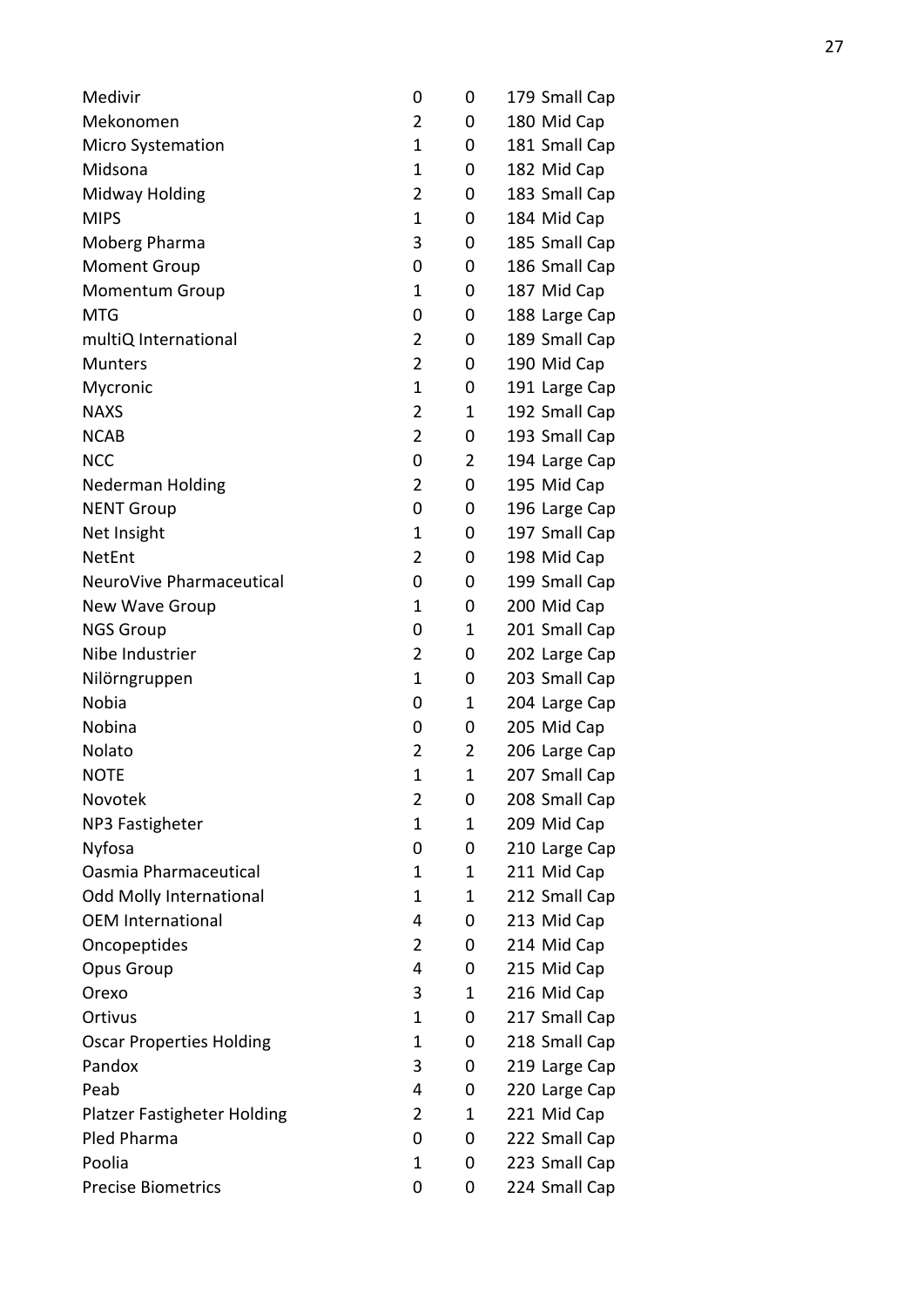| Prevas                           | 0              | 1 | 225 Small Cap |
|----------------------------------|----------------|---|---------------|
| Pricer                           | 0              | 0 | 226 Small Cap |
| ProAct IT Group                  | 1              | 0 | 227 Mid Cap   |
| Probi                            | 1              | 0 | 228 Mid Cap   |
| ProfilGruppen                    | 1              | 0 | 229 Small Cap |
| Projektengagemang Sweden         | 2              | 0 | 230 Small Cap |
| Q-Linea                          | 0              | 1 | 231 Mid Cap   |
| <b>Qliro Group</b>               | $\overline{2}$ | 1 | 232 Mid Cap   |
| Railcare Group                   | $\overline{2}$ | 0 | 233 Small Cap |
| Ratos                            | $\overline{2}$ | 0 | 234 Large Cap |
| RaySearch Laboratories           | 1              | 0 | 235 Mid Cap   |
| Recipharm                        | $\overline{2}$ | 0 | 236 Mid Cap   |
| Rejlers                          | $\mathbf 1$    | 1 | 237 Small Cap |
| <b>Resurs Holding</b>            | 1              | 0 | 238 Large Cap |
| <b>RNB Retail and Brands</b>     | 3              | 0 | 239 Small Cap |
| Rottneros                        | 3              | 0 | 240 Mid Cap   |
| Saab                             | $\overline{2}$ | 1 | 241 Large Cap |
| Sagax                            | $\overline{2}$ | 0 | 242 Large Cap |
| Samhällsbyggnadsbolaget i Norden | $\overline{2}$ | 0 | 243 Large Cap |
| Sandvik                          | 0              | 1 | 244 Large Cap |
| Saniona                          | 0              | 0 | 245 Small Cap |
| SAS                              | 0              | 0 | 246 Mid Cap   |
| <b>SCA</b>                       | 1              | 0 | 247 Large Cap |
| Scandi Standard                  | 2              | 0 | 248 Mid Cap   |
| <b>Scandic Hotels Group</b>      | 1              | 0 | 249 Mid Cap   |
| <b>SEB</b>                       | 1              | 1 | 250 Large Cap |
| Sectra                           | $\overline{2}$ | 0 | 251 Mid Cap   |
| Securitas                        | $\overline{2}$ | 1 | 252 Large Cap |
| Semcon                           | $\overline{2}$ | 0 | 253 Small Cap |
| Sensys Gatso Group               | 1              | 0 | 254 Small Cap |
| Serneke Group                    | $\overline{2}$ | 0 | 255 Small Cap |
| Sinch                            | 3              | 1 | 256 Mid Cap   |
| <b>SinterCast</b>                | 1              | 0 | 257 Small Cap |
| Skanska                          | 2              | 0 | 258 Large Cap |
| <b>SKF</b>                       | $\overline{2}$ | 0 | 259 Large Cap |
| <b>SkiStar</b>                   | 1              | 1 | 260 Mid Cap   |
| Softronic                        | $\overline{2}$ | 0 | 261 Small Cap |
| <b>SSAB</b>                      | $\mathbf 1$    | 1 | 262 Large Cap |
| <b>SSM Holding</b>               | $\overline{2}$ | 0 | 263 Small Cap |
| Starbreeze                       | 0              | 0 | 264 Small Cap |
| Stendörren                       | 3              | 1 | 265 Mid Cap   |
| Stockwik                         | $\overline{2}$ | 0 | 266 Small Cap |
| <b>Strax</b>                     | $\overline{2}$ | 0 | 267 Small Cap |
| Studsvik                         | $\mathbf 1$    | 1 | 268 Small Cap |
| Svedbergs                        | $\overline{2}$ | 0 | 269 Small Cap |
| Svolder                          | 0              | 1 | 270 Mid Cap   |